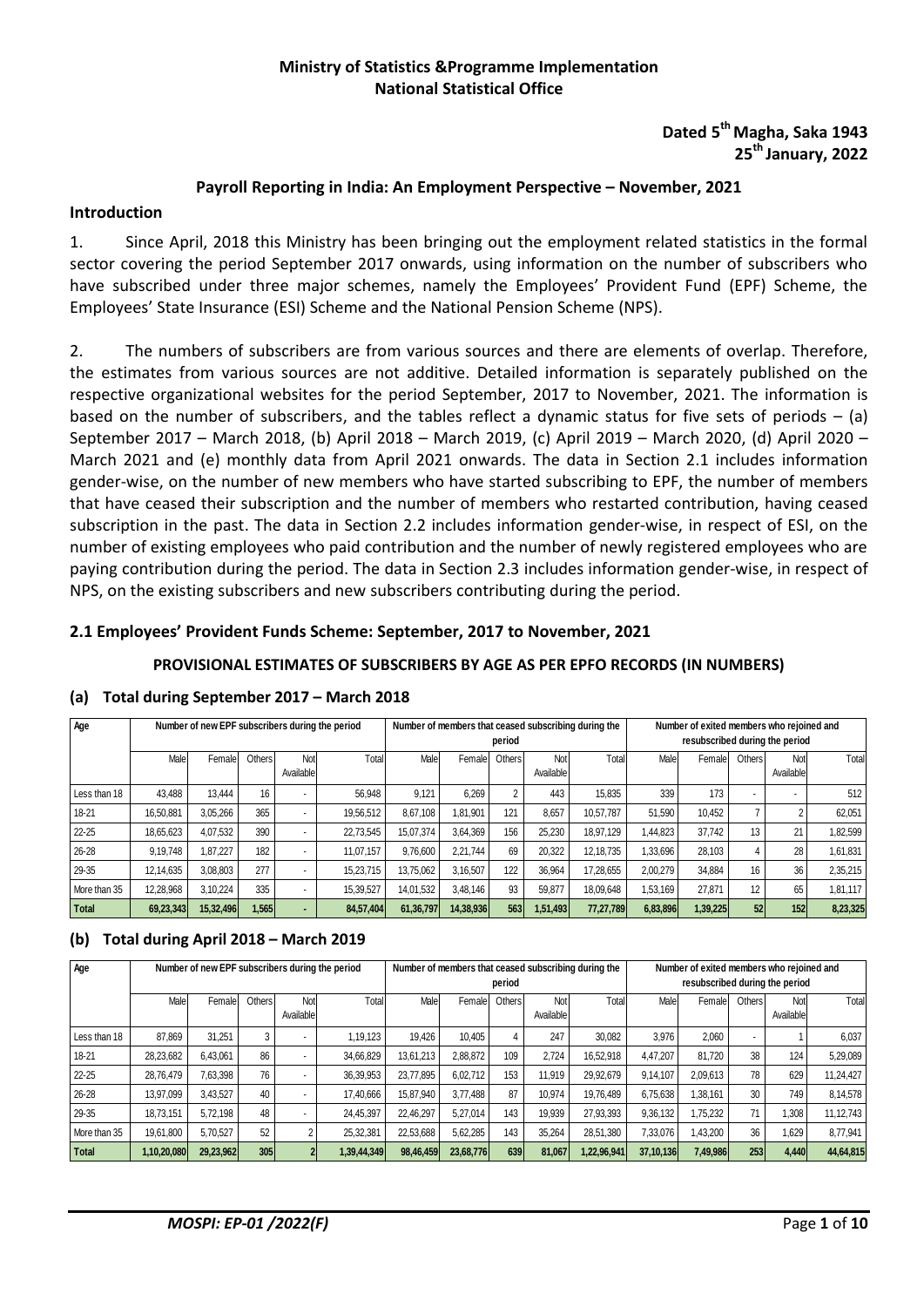### **(c) Total during April 2019 – March 2020**

| Age          |           | Number of new EPF subscribers during the period |        |                  |             |           |           | period                   |                  | Number of members that ceased subscribing during the |           | Number of exited members who rejoined and<br>resubscribed during the period |        |                  |           |
|--------------|-----------|-------------------------------------------------|--------|------------------|-------------|-----------|-----------|--------------------------|------------------|------------------------------------------------------|-----------|-----------------------------------------------------------------------------|--------|------------------|-----------|
|              | Male      | Female                                          | Others | Not<br>Available | Total       | Male      | Female    | Others                   | Not<br>Available | Total                                                | Male      | Female                                                                      | Others | Not<br>Available | Total     |
| Less than 18 | 73.823    | 28.053                                          | 3      | 410              | 1.02.289    | 16.436    | 10.861    | $\overline{\phantom{a}}$ | 38               | 27.335                                               | 9,392     | 4.205                                                                       |        |                  | 13,598    |
| 18-21        | 23,45,791 | 6.00.285                                        | 59     | 12               | 29.46.147   | 11,54,101 | 2,75,633  | 46                       | 147              | 14,29,927                                            | 8,69,966  | 1,53,306                                                                    | 37     |                  | 10,23,309 |
| 22-25        | 22,08,674 | 6,63,699                                        | 61     | 41               | 28,72,475   | 21,00,579 | 5,74,336  | 72                       | 1.084            | 26,76,071                                            | 16,47,355 | 3,53,155                                                                    | 37     |                  | 20,00,547 |
| 26-28        | 10,04,526 | 2.78.069                                        | 36     | 51               | 12,82,682   | 13,96,834 | 3,55,609  | 36                       | 1.156            | 17,53,635                                            | 11,30,035 | 2,23,766                                                                    | 30     |                  | 13,53,831 |
| 29-35        | 13,96,402 | 4,77,298                                        | 59     | 139              | 18,73,898   | 20,64,099 | 4,96,010  | 68                       | 2,584            | 25,62,761                                            | 15,76,100 | 3,03,351                                                                    | 59     | 9                | 18,79,519 |
| More than 35 | 14,89,351 | 4.73.257                                        | 56     | 528              | 19,63,192   | 20,27,776 | 5,13,901  | 89                       | 5,419            | 25,47,185                                            | 12,82,251 | 2,61,520                                                                    | 39     | 11               | 15,43,821 |
| <b>Total</b> | 85,18,567 | 25,20,661                                       | 274    | 1,181            | 1,10,40,683 | 87,59,825 | 22,26,350 | 311                      | 10.428           | 1,09,96,914                                          | 65,15,099 | 12,99,303                                                                   | 203    | 20               | 78,14,625 |

# **(d) Total during April 2020 – March 2021**

| Age          |           | Number of new EPF subscribers during the period |               |                  |           |           |           | period |                  | Number of members that ceased subscribing during the |           | Number of exited members who rejoined and<br>resubscribed during the period |                          |                  |           |
|--------------|-----------|-------------------------------------------------|---------------|------------------|-----------|-----------|-----------|--------|------------------|------------------------------------------------------|-----------|-----------------------------------------------------------------------------|--------------------------|------------------|-----------|
|              | Male      | Femalel                                         | <b>Others</b> | Not<br>Available | Total     | Male      | Female    | Others | Not<br>Available | Total                                                | Malel     | Female                                                                      | Others                   | Not<br>Available | Total     |
| Less than 18 | 59,935    | 23.410                                          |               |                  | 83.347    | 10.375    | 8,338     |        |                  | 18.717                                               | 4.201     | 2.870                                                                       | $\overline{\phantom{a}}$ |                  | 7.071     |
| 18-21        | 18.85.407 | 4.23.709                                        | 31            |                  | 23.09.151 | 8.45.609  | 2.05.363  | 13     |                  | 10.50.990                                            | 7.55.801  | 1.30.405                                                                    | 17                       |                  | 8,86,223  |
| $22 - 25$    | 16,16,288 | 4.73.791                                        | 37            |                  | 20.90.123 | 17.41.385 | 4.74.153  | 37     | 290              | 22.15.865                                            | 18.76.162 | 3.53.697                                                                    | 49                       |                  | 22,29,908 |
| 26-28        | 7.17.797  | .90.842                                         | 18            |                  | 9.08.664  | 12.07.91  | 2.97.393  | 27     | 480              | 15.05.811                                            | 12.94.089 | 2.41.392                                                                    | 29                       |                  | 15,35,510 |
| 29-35        | 10.52.037 | 3.82.232                                        | 33            | 20               | 14.34.322 | 18.76.453 | 4.64.700  | 31     | 947              | 23.42.131                                            | 18.64.799 | 3.72.264                                                                    | 33                       | 4                | 22,37,100 |
| More than 35 | 12,72,200 | 4.51.032                                        | 19            | 40               | 17.23.291 | 20.77.028 | 5.70.595  | 33     | 1,867            | 26.49.523                                            | 16.73.680 | 3.72.978                                                                    | 42                       | 2                | 20,46,702 |
| Total        | 66,03,664 | 19,45,016                                       | 139           | 79               | 85,48,898 | 77.58.761 | 20.20.542 | 141    | 3.593            | 97.83.037                                            | 74.68.732 | 14.73.606                                                                   | <b>170</b>               |                  | 89,42,514 |

### **(e) Monthly data from April 2021 onwards**

|              |          |                                                |                |                  |          |          | April 2021 |                 |                  |                                                      |          |                                                                            |                 |                  |           |
|--------------|----------|------------------------------------------------|----------------|------------------|----------|----------|------------|-----------------|------------------|------------------------------------------------------|----------|----------------------------------------------------------------------------|-----------------|------------------|-----------|
| Age          |          | Number of new EPF subscribers during the month |                |                  |          |          |            | month           |                  | Number of members that ceased subscribing during the |          | Number of exited members who rejoined and<br>resubscribed during the month |                 |                  |           |
|              | Male     | Female                                         | Others         | Not<br>Available | Total    | Male     | Female     | Others          | Not<br>Available | Total                                                | Male     | Female                                                                     | Others          | Not<br>Available | Total     |
| Less than 18 | 5.020    | 2,236                                          | ۰.             |                  | 7.258    | 1.196    | 888        |                 |                  | 2.085                                                | 516      | 383                                                                        |                 |                  | 899       |
| $18 - 21$    | 1,58,419 | 45,393                                         |                |                  | 2,03,815 | 1,10,716 | 23,691     |                 |                  | 1,34,410                                             | 84.400   | 17.158                                                                     |                 |                  | 1,01,559  |
| $22 - 25$    | 1,50,479 | 60.516                                         | $\overline{2}$ | 3                | 2,11,000 | 2,21,138 | 55.464     | 3               | 6                | 2.76.611                                             | 2,20,658 | 48.875                                                                     | 3               |                  | 2,69,536  |
| 26-28        | 66,061   | 23,996                                         |                | 3                | 90.061   | 1,53,127 | 36.970     | $\overline{2}$  | 25               | 1.90.124                                             | 1,66,555 | 35,057                                                                     |                 |                  | 2.01.613  |
| 29-35        | 92,378   | 42.149                                         |                |                  | 1,34,532 | 2,27,332 | 55,889     | 4               | 136              | 2,83,361                                             | 2,47,911 | 52,435                                                                     | 5.              |                  | 3,00,351  |
| More than 35 | 1,07,336 | 44.215                                         | 2              | 6                | 1,51,559 | 2,38,929 | 67.764     | 6               | 285              | 3,06,984                                             | 2,26,512 | 52,566                                                                     | 5               |                  | 2,79,084  |
| <b>Total</b> | 5,79,693 | 2,18,505                                       | ۰,             | 20               | 7,98,225 | 9,52,438 | 2,40,666   | 16 <sup>1</sup> | 455              | 11,93,575                                            | 9,46,552 | 2,06,474                                                                   | 15 <sup>1</sup> |                  | 11,53,042 |
|              |          |                                                |                |                  |          |          |            |                 |                  |                                                      |          |                                                                            |                 |                  |           |

|              |          |                                                |                |                  |          |          | <b>May 2021</b> |                 |                  |                                                      |          |                                           |                 |                  |          |
|--------------|----------|------------------------------------------------|----------------|------------------|----------|----------|-----------------|-----------------|------------------|------------------------------------------------------|----------|-------------------------------------------|-----------------|------------------|----------|
| Age          |          | Number of new EPF subscribers during the month |                |                  |          |          |                 |                 |                  | Number of members that ceased subscribing during the |          | Number of exited members who rejoined and |                 |                  |          |
|              |          |                                                |                |                  |          |          |                 | month           |                  |                                                      |          | resubscribed during the month             |                 |                  |          |
|              | Male     | Female                                         | Others         | Not<br>Available | Total    | Male     | Female          | Others          | Not<br>Available | Total                                                | Male     | Female                                    | Others          | Not<br>Available | Total    |
| Less than 18 | 5,540    | 2,068                                          | $\sim$         |                  | 7,608    | 955      | 719             |                 | ۰.               | 1.674                                                | 418      | 305                                       | ۰               |                  | 723      |
| $18 - 21$    | 1.35.433 | 36,039                                         |                | 2                | 1.71.475 | 78.711   | 17.548          |                 | ۰                | 96.259                                               | 61.911   | 11.190                                    |                 |                  | 73.102   |
| $22 - 25$    | 1,18,636 | 45.794                                         | $\overline{2}$ |                  | 1,64,432 | 1,60,926 | 44,957          | 2               | 10               | 2,05,895                                             | 1,55,300 | 36,872                                    | 6               |                  | 1,92,178 |
| 26-28        | 52,940   | 17.717                                         | $\overline{2}$ | 3                | 70.662   | 16,482   | 30,598          | 3               | 13               | 1.47.096                                             | 1,17,355 | 28,236                                    | 3               | ۰                | 45,594   |
| 29-35        | 75,930   | 30,795                                         | $\overline{2}$ | 4                | 1,06,731 | 80,956   | 45,507          | 3               | 41               | 2,26,507                                             | 1,69,776 | 37,396                                    | 3               |                  | 2,07,175 |
| More than 35 | 90.098   | 33.197                                         | $\overline{4}$ | 2                | 1,23,301 | 2,03,680 | 53.124          | $\overline{2}$  | 146              | 2,56,952                                             | 1.41.820 | 31,508                                    | 3               |                  | 1.73.332 |
| <b>Total</b> | 4,78,577 | 1,65,610                                       | 11             | 11               | 6,44,209 | 7,41,710 | 1,92,453        | 10 <sup>1</sup> | 210              | 9,34,383                                             | 6,46,580 | 1,45,507                                  | 16 <sup>1</sup> |                  | 7,92,104 |
|              |          |                                                |                |                  |          |          |                 |                 |                  |                                                      |          |                                           |                 |                  |          |

|              |          |                                                |        |                  |          |          | <b>June 2021</b> |                 |                  |                                                      |          |                                                                            |        |                  |          |
|--------------|----------|------------------------------------------------|--------|------------------|----------|----------|------------------|-----------------|------------------|------------------------------------------------------|----------|----------------------------------------------------------------------------|--------|------------------|----------|
| Age          |          | Number of new EPF subscribers during the month |        |                  |          |          |                  | month           |                  | Number of members that ceased subscribing during the |          | Number of exited members who rejoined and<br>resubscribed during the month |        |                  |          |
|              | Male     | Female                                         | Others | Not<br>Available | Total    | Male     | Femalel          | Others          | Not<br>Available | Total                                                | Male     | Femalel                                                                    | Others | Not<br>Available | Total    |
| Less than 18 | 7.876    | 2.573                                          | ۰.     |                  | 10.449   | 1.002    | 899              |                 |                  | 1.901                                                | 493      | 368                                                                        | ۰      |                  | 861      |
| 18-21        | 2.14.588 | 44.344                                         |        |                  | 2,58,935 | 78.484   | 17.182           |                 |                  | 95.668                                               | 80.176   | 12.058                                                                     |        |                  | 92,235   |
| 22-25        | 1,68,538 | 54.867                                         | 3      | 3                | 2,23,411 | 1,64,025 | 46.131           | $\overline{2}$  | 17               | 2.10.175                                             | 1,99,669 | 38.773                                                                     | 8      |                  | 2,38,450 |
| 26-28        | 72.596   | 21.611                                         |        |                  | 94.209   | 1.21.233 | 32.377           |                 | 38               | 1,53,649                                             | 1.45.168 | 31.887                                                                     |        |                  | 1,77,059 |
| 29-35        | 1,00,869 | 39.045                                         | ۰.     | 6                | ,39,920  | 1,89,634 | 48,899           | 6               | 119              | 2,38,658                                             | 2,09,036 | 45.272                                                                     |        |                  | 2,54,313 |
| More than 35 | 1,15,157 | 42.461                                         | 3      |                  | 1,57,623 | 2,02,617 | 57.207           | 6               | 196              | 2,60,026                                             | 1,75,961 | 39,911                                                                     | 4      |                  | 2,15,876 |
| Total        | 6,79,624 | 2,04,901                                       | 8      | 141              | 8,84,547 | 7,56,995 | 2,02,695         | 16 <sub>h</sub> | 371              | 9,60,077                                             | 8,10,503 | 1,68,269                                                                   | 21     |                  | 9,78,794 |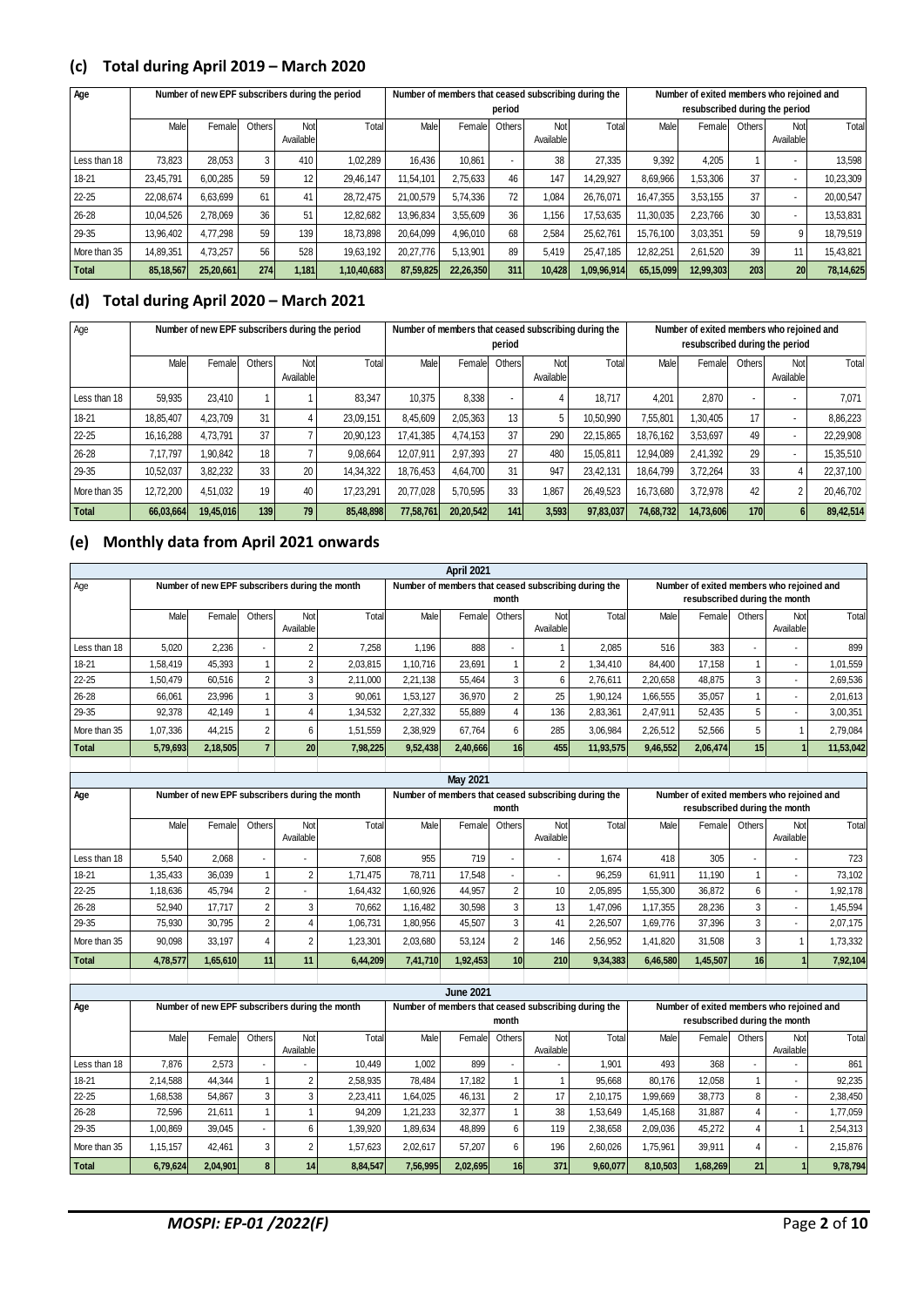|              |          |                                                |                 |           |          |          | <b>July 2021</b> |           |           |                                                      |          |                                           |                 |           |           |
|--------------|----------|------------------------------------------------|-----------------|-----------|----------|----------|------------------|-----------|-----------|------------------------------------------------------|----------|-------------------------------------------|-----------------|-----------|-----------|
| Age          |          | Number of new EPF subscribers during the month |                 |           |          |          |                  |           |           | Number of members that ceased subscribing during the |          | Number of exited members who rejoined and |                 |           |           |
|              |          |                                                |                 |           |          |          |                  | month     |           |                                                      |          | resubscribed during the month             |                 |           |           |
|              | Male     | Female                                         | Others          | Not       | Tota     | Male     | Female           | Others    | Not       | Total                                                | Male     | Female                                    | Others          | Not       | Total     |
|              |          |                                                |                 | Available |          |          |                  |           | Available |                                                      |          |                                           |                 | Available |           |
| Less than 18 | 6,979    | 2.746                                          |                 |           | 9.725    | 1.200    | 1.110            | ۰.        | 3         | 2.313                                                | 470      | 420                                       |                 |           | 890       |
| 18-21        | 2.43.240 | 61.200                                         | 2               |           | 3.04.443 | 88,047   | 19.482           |           |           | 1.07.531                                             | 86.115   | 16.505                                    | ۰.              |           | 1,02,620  |
| $22 - 25$    | 1.95.484 | 64.903                                         | 4               |           | 2,60,395 | 1.81.449 | 49.786           |           | 21        | 2.31.263                                             | 2,33,964 | 47.650                                    | 6               |           | 2,81,620  |
| 26-28        | 81.296   | 23.563                                         |                 | 5         | 1.04.864 | 1,32,700 | 33.815           | 2         | 35        | 1,66,552                                             | 1,73,143 | 36,220                                    | ۰.              |           | 2,09,363  |
| 29-35        | 1.08.317 | 40.998                                         | 4               |           | 1.49.323 | 2.00.107 | 48.793           |           | 82        | 2.48.987                                             | 2,46,374 | 51.854                                    | 4               |           | 2.98.232  |
| More than 35 | 1.15.157 | 40.105                                         | 5               | 2         | 1.55.269 | 1,93,313 | 52.584           | 5         | 239       | 2.46.141                                             | 2.01.286 | 46.482                                    | 3               |           | 2.47.771  |
| <b>Total</b> | 7,50,473 | 2,33,515                                       | 15 <sub>l</sub> | 16        | 9,84,019 | 7,96,816 | 2,05,570         | <b>20</b> | 381       | 10,02,787                                            | 9,41,352 | 1,99,131                                  | 13 <sup>1</sup> |           | 11,40,496 |

|              |          |                                                |                 |                          |          |          | August 2021 |        |           |                                                      |          |                                           |                          |                          |           |
|--------------|----------|------------------------------------------------|-----------------|--------------------------|----------|----------|-------------|--------|-----------|------------------------------------------------------|----------|-------------------------------------------|--------------------------|--------------------------|-----------|
| Age          |          | Number of new EPF subscribers during the month |                 |                          |          |          |             |        |           | Number of members that ceased subscribing during the |          | Number of exited members who rejoined and |                          |                          |           |
|              |          |                                                |                 |                          |          |          |             | month  |           |                                                      |          | resubscribed during the month             |                          |                          |           |
|              | Male     | Female                                         | Others          | Not                      | Total    | Male     | Femalel     | Others | Not       | Total                                                | Male     | Female                                    | Others                   | Not                      | Total     |
|              |          |                                                |                 | Available                |          |          |             |        | Available |                                                      |          |                                           |                          | Available                |           |
| Less than 18 | 6.005    | 2,677                                          | ۰               |                          | 8.682    | 1.158    | 1,232       |        |           | 2.390                                                | 404      | 357                                       | $\overline{\phantom{a}}$ |                          | 761       |
| 18-21        | 2,37,403 | 65.425                                         | 4               | $\overline{\phantom{a}}$ | 3.02.832 | 79.346   | 19.658      |        |           | 99.004                                               | 80.246   | 15.072                                    |                          | $\overline{\phantom{a}}$ | 95,319    |
| $22 - 25$    | 1,99,808 | 69.470                                         | 2               |                          | 2,69,281 | 1,66,736 | 51,696      |        | 18        | 2,18,450                                             | 2,32,486 | 48.118                                    | 3                        |                          | 2,80,607  |
| 26-28        | 81.713   | 23.788                                         |                 |                          | 1,05,503 | 1,23,226 | 34,973      |        | 33        | 1,58,232                                             | 1.73.894 | 36,968                                    | 4                        |                          | 2,10,866  |
| 29-35        | 1.09.569 | 40.077                                         |                 |                          | 1.49.655 | 1.88.845 | 50.678      |        | 96        | 2.39.620                                             | 2.47.363 | 51.106                                    |                          |                          | 2.98.470  |
| More than 35 | 1.15.861 | 38.994                                         |                 |                          | 1.54.863 | 1.83.167 | 49.986      | 2      | 181       | 2,33,336                                             | 1.99.983 | 42.788                                    |                          |                          | 2,42,773  |
| <b>Total</b> | 7,50,359 | 2,40,431                                       | 15 <sub>l</sub> | 11                       | 9,90,816 | 7,42,478 | 2,08,223    |        | 328       | 9,51,032                                             | 9,34,376 | 1,94,409                                  | 10                       |                          | 11,28,796 |
|              |          |                                                |                 |                          |          |          |             |        |           |                                                      |          |                                           |                          |                          |           |

|              |          |                                                |          |                 |                |          | September 2021 |          |           |                                                      |          |                                           |                          |           |           |
|--------------|----------|------------------------------------------------|----------|-----------------|----------------|----------|----------------|----------|-----------|------------------------------------------------------|----------|-------------------------------------------|--------------------------|-----------|-----------|
| Age          |          | Number of new EPF subscribers during the month |          |                 |                |          |                |          |           | Number of members that ceased subscribing during the |          | Number of exited members who rejoined and |                          |           |           |
|              |          |                                                |          |                 |                |          |                | month    |           |                                                      |          | resubscribed during the month             |                          |           |           |
|              | Male     | Female                                         | Others   | Not             | Total          | Male     | Femalel        | Others   | Not       | Total                                                | Male     | Female                                    | Others                   | Not       | Total     |
|              |          |                                                |          | Available       |                |          |                |          | Available |                                                      |          |                                           |                          | Available |           |
| Less than 18 | 4.843    | 2.184                                          |          |                 | 7.027          | 802      | 663            |          |           | 1.466                                                | 306      | 254                                       | $\overline{\phantom{a}}$ |           | 560       |
| $18 - 21$    | 2.28.250 | 63.038                                         |          |                 | 2.91.290       | 68.656   | 16.331         |          |           | 84.988                                               | 76.150   | 15.001                                    |                          |           | 91,152    |
| $22 - 25$    | 1.97.642 | 70.894                                         |          |                 | 2.68.545       | 1.44.726 | 42.500         | 2        | 5         | 1,87,233                                             | 2,26,788 | 50.705                                    |                          |           | 2,77,500  |
| 26-28        | 80.250   | 24.733                                         |          |                 | 1.04.985       | 1,08,400 | 30.277         | c        | 30        | 1.38.709                                             | 1,72,257 | 38,513                                    |                          |           | 2,10,774  |
| 29-35        | 1.05.667 | 40.779                                         | 3        |                 | .46.452        | 1.68.889 | 41.759         | c        | 74        | 2,10,724                                             | 2,53,015 | 54.833                                    |                          |           | 3,07,855  |
| More than 35 | 1.08.607 | 1.47.484                                       | 1.48.050 | 38,600          | $\overline{2}$ | 167      | 1.86.819       | 2,06,798 | 44.890    |                                                      |          | 2,51,692                                  |                          |           |           |
| <b>Total</b> | 7,25,259 | 2,40,496                                       | 12       | 16 <sup>1</sup> | 9,65,783       | 6,39,523 | 1,70,130       |          | 277       | 8,09,939                                             | 9,35,314 | 2,04,196                                  | 23                       |           | 11,39,533 |
|              |          |                                                |          |                 |                |          |                |          |           |                                                      |          |                                           |                          |           |           |

|              |          |                                                |                          |            |          |          | October 2021 |                          |           |                                                      |          |                                           |        |                          |          |
|--------------|----------|------------------------------------------------|--------------------------|------------|----------|----------|--------------|--------------------------|-----------|------------------------------------------------------|----------|-------------------------------------------|--------|--------------------------|----------|
| Age          |          | Number of new EPF subscribers during the month |                          |            |          |          |              |                          |           | Number of members that ceased subscribing during the |          | Number of exited members who rejoined and |        |                          |          |
|              |          |                                                |                          |            |          |          |              | month                    |           |                                                      |          | resubscribed during the month             |        |                          |          |
|              | Male     | Female                                         | Others                   | Not        | Total    | Male     | Femalel      | Others                   | Not       | Total                                                | Male     | Female                                    | Others | Not                      | Total    |
|              |          |                                                |                          | Available  |          |          |              |                          | Available |                                                      |          |                                           |        | Available                |          |
| Less than 18 | 3.740    | 1.305                                          | $\sim$                   | ۰          | 5.045    | 749      | 548          |                          | 3         | 1.300                                                | 203      | 164                                       |        |                          | 367      |
| 18-21        | 1.83.988 | 52.976                                         | $\overline{\phantom{a}}$ |            | 2.36.964 | 61.541   | 13.829       |                          |           | 75.370                                               | 58.874   | 11.198                                    |        |                          | 70,073   |
| $22 - 25$    | 1.65.158 | 62.555                                         | 5                        | $\sqrt{2}$ | 2.27.720 | .25.079  | 36.941       |                          |           | 1.62.022                                             | 1.89.495 | 41.622                                    | 2      | $\overline{\phantom{a}}$ | 2,31,119 |
| 26-28        | 67.091   | 21.640                                         |                          |            | 88.733   | 89.344   | 25.703       | $\overline{\phantom{a}}$ | 10        | 1.5.057                                              | 1.50.171 | 33.046                                    | 6      | $\overline{\phantom{a}}$ | 1,83,223 |
| 29-35        | 87.781   | 34.744                                         |                          |            | 1,22,527 | 1,33,370 | 34.613       | $\overline{2}$           | 33        | 1.68.018                                             | 2,21,992 | 46.573                                    | 3      | $\overline{\phantom{a}}$ | 2,68,568 |
| More than 35 | 91.073   | 32.952                                         | $\overline{\phantom{a}}$ |            | 1.24.026 | 1,10,987 | 30.522       | 5                        | 74        | 1.41.588                                             | 1,75,929 | 39.671                                    | 2      |                          | 2,15,603 |
| <b>Total</b> | 5,98,831 | 2,06,172                                       |                          |            | 8,05,015 | 5,21,070 | 1,42,156     |                          | 121       | 6,63,355                                             | 7,96,664 | 1,72,274                                  | 14     |                          | 9,68,953 |
|              |          |                                                |                          |            |          |          |              |                          |           |                                                      |          |                                           |        |                          |          |

|              |          |                                                |                |           |          |          | November 2021 |                |           |                                                      |          |                                           |                 |           |          |
|--------------|----------|------------------------------------------------|----------------|-----------|----------|----------|---------------|----------------|-----------|------------------------------------------------------|----------|-------------------------------------------|-----------------|-----------|----------|
| Age          |          | Number of new EPF subscribers during the month |                |           |          |          |               |                |           | Number of members that ceased subscribing during the |          | Number of exited members who rejoined and |                 |           |          |
|              |          |                                                |                |           |          |          |               | month          |           |                                                      |          | resubscribed during the month             |                 |           |          |
|              | Male     | Female                                         | Others         | Not       | Total    | Male     | Femalel       | Others         | Not       | Total                                                | Male     | Female                                    | Others          | Not       | Total    |
|              |          |                                                |                | Available |          |          |               |                | Available |                                                      |          |                                           |                 | Available |          |
| Less than 18 | 4.321    | 5.854<br>1.533                                 |                |           |          |          | 261           |                |           | 630                                                  | 256      | 247                                       |                 |           | 503      |
| 18-21        | 1,95,685 | 53.146                                         | 2              |           | 2,48,833 | 33,594   | 9.332         |                |           | 42.927                                               | 62.886   | 11.851                                    |                 |           | 74.737   |
| $22 - 25$    | 1,64,353 | 61.799                                         |                |           | 2.26.154 | 69.602   | 23.551        |                | 14        | 93.168                                               | 1.91.423 | 39.634                                    |                 |           | 2,31,064 |
| 26-28        | 67.060   | 22.273                                         | 2              |           | 89.336   | 49.295   | 16.025        |                | 18        | 65,339                                               | 1.44.224 | 31.148                                    |                 |           | 1.75.372 |
| 29-35        | 89,025   | 38.109                                         | 2              |           | 1.27.140 | 74.628   | 20.897        | $\overline{2}$ | 77        | 95,604                                               | 2.12.157 | 45.974                                    | 3               |           | 2,58,135 |
| More than 35 | 94.329   | 36,328                                         | $\overline{2}$ |           | 1.30.662 | 64.347   | 17.865        |                | 143       | 82,356                                               | 1,66,521 | 41.184                                    |                 |           | 2,07,709 |
| <b>Total</b> | 6.14.773 | 2,13,188                                       | 9              |           | 8,27,979 | 2,91,835 | 87.931        |                | 252       | 3.80.024                                             | 7.77.467 | 1,70,038                                  | 14 <sub>1</sub> |           | 9,47,520 |

2.1.1 During September, 2017–November, 2021; **4,88,91,927** new subscribers joined the EPF scheme.

*Note:*

*(1) Source: EPFO.*

- *(2) EPF is applicable to establishments having more than 20 workers (see Endnote 1).*
- *(3) As updation of employee records is a continuous process, and the data gets updated in subsequent months; information, particularly in respect of latest months remains provisional.*
- *(4) For more details, please visit website of EPFO [https://www.epfindia.gov.in](https://www.epfindia.gov.in/)* .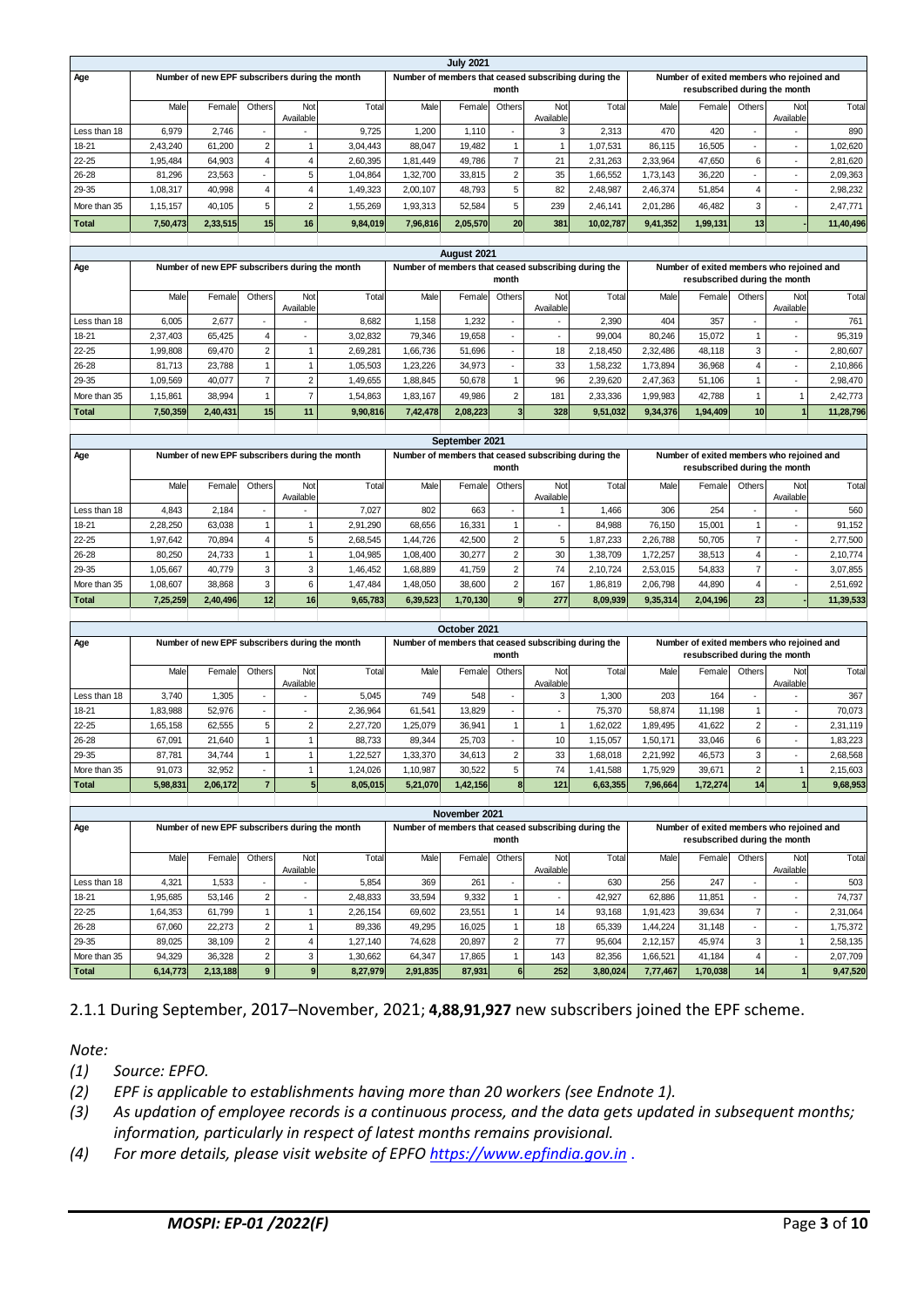### **PROVISIONAL ESTIMATES OF SUBSCRIBERS BY AGE AS PER ESIC RECORDS (IN NUMBERS)**

#### **(a) Total during September 2017 – March 2018**

| Age          |             | Number of existing employees (as on<br>01.09.2017) who paid contribution |               |             | Number of newly registered employees &<br>paying contribution during the period |           |        |           |  |  |  |
|--------------|-------------|--------------------------------------------------------------------------|---------------|-------------|---------------------------------------------------------------------------------|-----------|--------|-----------|--|--|--|
|              | Male        | Female                                                                   | <b>Others</b> | Total       | Male                                                                            | Female    | Others | Total     |  |  |  |
| Less than 18 | 3.764       | 1,552                                                                    |               | 5.316       | 8.321                                                                           | 3.482     |        | 11,803    |  |  |  |
| 18-21        | 6,78,437    | 1,30,555                                                                 | 45            | 8,09,037    | 11,63,589                                                                       | 1,63,207  | 48     | 13,26,844 |  |  |  |
| 22-25        | 39,27,503   | 7,59,204                                                                 | 153           | 46,86,860   | 20,29,056                                                                       | 3,62,002  | 105    | 23,91,163 |  |  |  |
| 26-28        | 37, 17, 391 | 6,94,876                                                                 | 147           | 44, 12, 414 | 11,81,950                                                                       | 1,91,527  | 61     | 13,73,538 |  |  |  |
| 29-35        | 70,60,716   | 12,81,543                                                                | 259           | 83,42,518   | 13,77,599                                                                       | 2,79,933  | 81     | 16,57,613 |  |  |  |
| More than 35 | 86,85,616   | 21,20,381                                                                | 404           | 1,08,06,401 | 12,79,962                                                                       | 2,94,893  | 113    | 15,74,968 |  |  |  |
| <b>Total</b> | 2,40,73,427 | 49,88,111                                                                | 1,008         | 2,90,62,546 | 70,40,477                                                                       | 12,95,044 | 408    | 83,35,929 |  |  |  |

### **(b) Total during April 2018 – March 2019**

| Age          |             | Number of existing employees (as on<br>01.04.2018) who paid contribution |               |             | Number of newly registered employees &<br>paying contribution during the period |           |        |             |  |  |  |
|--------------|-------------|--------------------------------------------------------------------------|---------------|-------------|---------------------------------------------------------------------------------|-----------|--------|-------------|--|--|--|
|              | Male        | Female                                                                   | <b>Others</b> | Total       | Male                                                                            | Female    | Others | Total       |  |  |  |
| Less than 18 | 5.042       | 2.354                                                                    | ۰             | 7.396       | 30.011                                                                          | 12.496    | 2      | 42,509      |  |  |  |
| 18-21        | 9,25,200    | 1,63,781                                                                 | 42            | 10,89,023   | 25,85,911                                                                       | 4,29,301  | 86     | 30, 15, 298 |  |  |  |
| 22-25        | 40,45,418   | 8,26,498                                                                 | 174           | 48,72,090   | 35, 30, 224                                                                     | 6,73,672  | 146    | 42,04,042   |  |  |  |
| 26-28        | 35,44,817   | 6.63.194                                                                 | 136           | 42,08,147   | 18,63,282                                                                       | 3,26,154  | 92     | 21,89,528   |  |  |  |
| 29-35        | 65,97,207   | 12.48.540                                                                | 273           | 78,46,020   | 23,75,503                                                                       | 5,31,102  | 146    | 29,06,751   |  |  |  |
| More than 35 | 82,24,991   | 20.55.118                                                                | 433           | 1,02,80,542 | 20,92,628                                                                       | 5,15,071  | 145    | 26.07.844   |  |  |  |
| Total        | 2,33,42,675 | 49,59,485                                                                | 1,058         | 2,83,03,218 | 1,24,77,559                                                                     | 24,87,796 | 617    | 1,49,65,972 |  |  |  |

### **(c) Total during April 2019 – March 2020**

| Age          |             | Number of existing employees (as on<br>01.04.2019) who paid contribution |        |             | Number of newly registered employees &<br>paying contribution during the period |           |               |             |  |  |  |
|--------------|-------------|--------------------------------------------------------------------------|--------|-------------|---------------------------------------------------------------------------------|-----------|---------------|-------------|--|--|--|
|              | Male        | Female                                                                   | Others | Total       | Male                                                                            | Female    | <b>Others</b> | Total       |  |  |  |
| Less than 18 | 13.140      | 7.524                                                                    | 2      | 20.666      | 29.920                                                                          | 16.648    | 6             | 46.574      |  |  |  |
| 18-21        | 16,43,640   | 3,24,773                                                                 | 61     | 19,68,474   | 26, 15, 024                                                                     | 4,93,306  | 83            | 31,08,413   |  |  |  |
| $22 - 25$    | 46, 16, 176 | 10,09,126                                                                | 176    | 56,25,478   | 35,28,218                                                                       | 7,26,180  | 133           | 42,54,531   |  |  |  |
| 26-28        | 34,69,492   | 6,35,984                                                                 | 152    | 41,05,628   | 17, 10, 456                                                                     | 3,19,235  | 70            | 20,29,761   |  |  |  |
| 29-35        | 63,35,701   | 12,95,305                                                                | 273    | 76,31,279   | 24,38,582                                                                       | 5,83,283  | 102           | 30,21,967   |  |  |  |
| More than 35 | 78.48.347   | 20,71,218                                                                | 429    | 99, 19, 994 | 21, 13, 876                                                                     | 5.70.046  | 93            | 26,84,015   |  |  |  |
| <b>Total</b> | 2,39,26,496 | 53,43,930                                                                | 1,093  | 2,92,71,519 | 1,24,36,076                                                                     | 27,08,698 | 487           | 1,51,45,261 |  |  |  |

#### **(d) Total during April 2020 – March 2021**

| Age          |             | Number of existing employees (as on<br>01.04.2020) who paid contribution |        |             | Number of newly registered employees &<br>paying contribution during the period |           |               |             |  |  |  |
|--------------|-------------|--------------------------------------------------------------------------|--------|-------------|---------------------------------------------------------------------------------|-----------|---------------|-------------|--|--|--|
|              | Male        | Female                                                                   | Others | Total       | Male                                                                            | Female    | <b>Others</b> | Total       |  |  |  |
| Less than 18 | 7,903       | 6,218                                                                    |        | 14,122      | 17.507                                                                          | 12.013    |               | 29,521      |  |  |  |
| 18-21        | 12, 12, 214 | 2,47,873                                                                 |        | 14,60,122   | 20,46,479                                                                       | 3,26,385  | 60            | 23,72,924   |  |  |  |
| 22-25        | 35,71,875   | 8,13,528                                                                 | 137    | 43,85,540   | 27,05,977                                                                       | 4,92,221  | 89            | 31,98,287   |  |  |  |
| 26-28        | 29,03,825   | 5,25,690                                                                 | 100    | 34,29,615   | 13,72,301                                                                       | 2,25,233  | 54            | 15,97,588   |  |  |  |
| 29-35        | 51,62,529   | 10,52,692                                                                | 207    | 62, 15, 428 | 17,95,504                                                                       | 3,95,204  | 64            | 21,90,772   |  |  |  |
| More than 35 | 72,53,635   | 20, 17, 777                                                              | 401    | 92,71,813   | 16,95,700                                                                       | 4,20,438  | 72            | 21, 16, 210 |  |  |  |
| Total        | 2,01,11,981 | 46,63,778                                                                | 881    | 2,47,76,640 | 96,33,468                                                                       | 18,71,494 | 340           | 1,15,05,302 |  |  |  |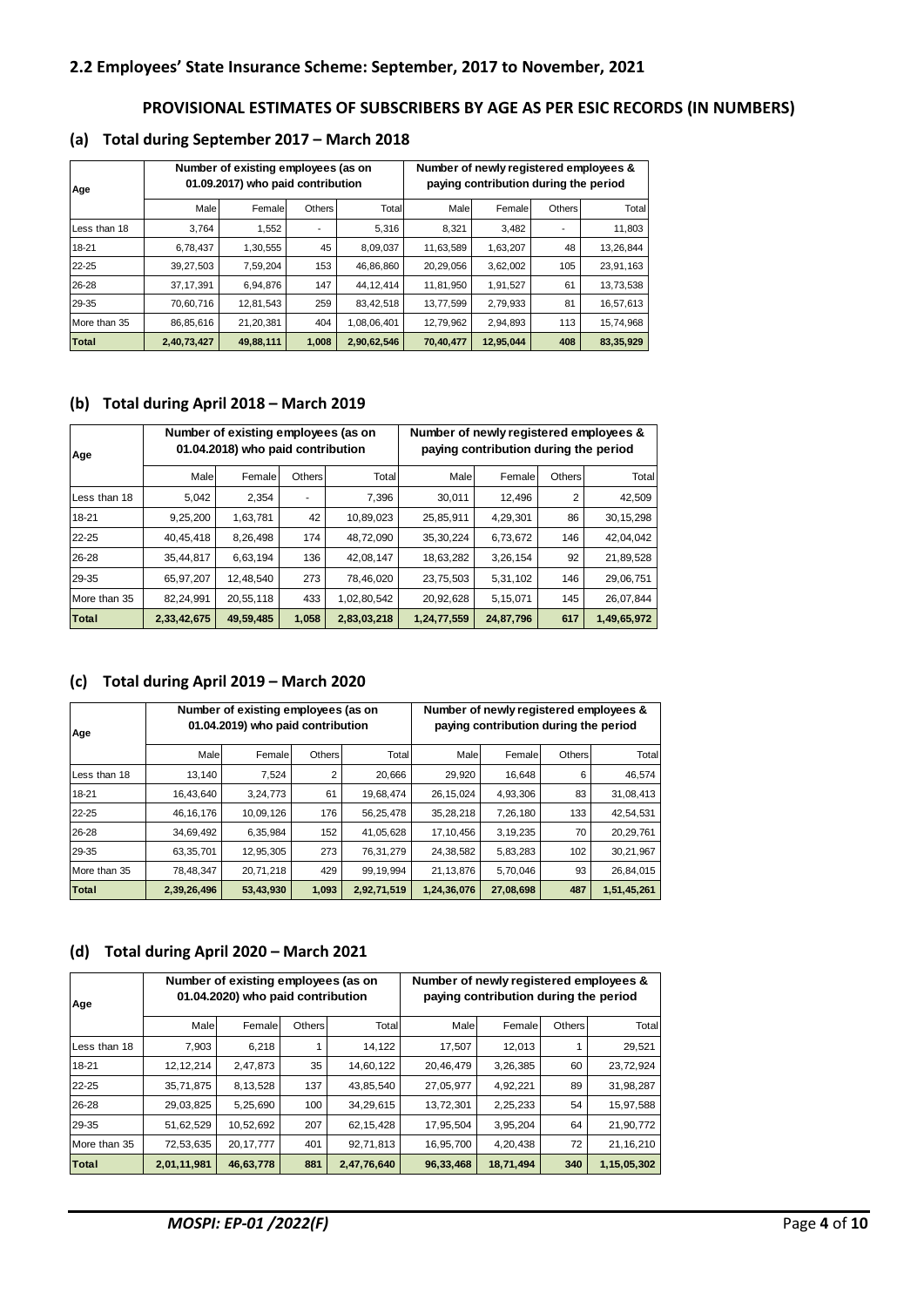### **(e) Monthly data from April 2021 onwards**

|             |           |                          |             | Number of newly registered employees &<br>paying contribution during the month                        |          |               |           |  |  |  |  |  |  |
|-------------|-----------|--------------------------|-------------|-------------------------------------------------------------------------------------------------------|----------|---------------|-----------|--|--|--|--|--|--|
| Male        | Female    |                          | Total       | Male                                                                                                  |          | <b>Others</b> | Total     |  |  |  |  |  |  |
| 4,365       | 4,090     | $\overline{\phantom{a}}$ | 8,455       | 1,287                                                                                                 | 1,179    |               | 2,466     |  |  |  |  |  |  |
| 7,78,605    | 1,62,464  | 18                       | 9,41,087    | 1,64,651                                                                                              | 33,390   |               | 1,98,042  |  |  |  |  |  |  |
| 32,54,748   | 7,65,443  | 113                      | 40,20,304   | 2,52,356                                                                                              | 60,651   |               | 3,13,014  |  |  |  |  |  |  |
| 28,98,317   | 5,43,414  | 93                       | 34,41,824   | 1,30,372                                                                                              | 27,452   | 3             | 1,57,827  |  |  |  |  |  |  |
| 53,06,973   | 10,47,563 | 202                      | 63,54,738   | 1,63,349                                                                                              | 44,384   | 8             | 2,07,741  |  |  |  |  |  |  |
| 76,73,827   | 21,64,058 | 423                      | 98, 38, 308 | 1,53,035                                                                                              | 46,334   | 11            | 1,99,380  |  |  |  |  |  |  |
| 1,99,16,835 | 46,87,032 | 849                      | 2,46,04,716 | 8,65,050                                                                                              | 2,13,390 | 30            | 10,78,470 |  |  |  |  |  |  |
|             |           |                          |             |                                                                                                       |          |               |           |  |  |  |  |  |  |
|             |           |                          | the month   | <b>April 2021</b><br>Number of existing employees who paid during<br><b>Others</b><br><b>May 2021</b> |          |               | Female    |  |  |  |  |  |  |

| Age          | Number of existing employees who paid during | the month   |                          |             | Number of newly registered employees &<br>paying contribution during the month |          |        |          |  |  |
|--------------|----------------------------------------------|-------------|--------------------------|-------------|--------------------------------------------------------------------------------|----------|--------|----------|--|--|
|              | Male                                         | Female      | Others <sup>1</sup>      | Total       | Male                                                                           | Female   | Others | Total    |  |  |
| Less than 18 | 4.445                                        | 4.415       | $\overline{\phantom{a}}$ | 8.860       | 1.334                                                                          | 1.056    |        | 2,391    |  |  |
| 18-21        | 7.30.106                                     | 1,60,021    | 29                       | 8,90,156    | 1,47,006                                                                       | 27.815   | 13     | 1,74,834 |  |  |
| 22-25        | 29,95,598                                    | 7,39,545    | 116                      | 37, 35, 259 | 1.98.749                                                                       | 48.784   | 11     | 2.47.544 |  |  |
| 26-28        | 26,98,450                                    | 5, 18, 179  | 97                       | 32, 16, 726 | 1,05,354                                                                       | 21,962   | 12     | 1,27,328 |  |  |
| 29-35        | 49,77,098                                    | 9,90,566    | 195                      | 59,67,859   | 1,37,203                                                                       | 34,965   |        | 1,72,175 |  |  |
| More than 35 | 72, 16, 723                                  | 20,04,569   | 387                      | 92,21,679   | 1,30,231                                                                       | 36,914   | 8      | 1,67,153 |  |  |
| <b>Total</b> | 1,86,22,420                                  | 44, 17, 295 | 824                      | 2,30,40,539 | 7,19,877                                                                       | 1,71,496 | 52     | 8,91,425 |  |  |

|              |                                              |           |                | <b>June 2021</b> |                                                                                |          |               |           |  |  |  |
|--------------|----------------------------------------------|-----------|----------------|------------------|--------------------------------------------------------------------------------|----------|---------------|-----------|--|--|--|
| Age          | Number of existing employees who paid during | the month |                |                  | Number of newly registered employees &<br>paying contribution during the month |          |               |           |  |  |  |
|              | Male                                         | Female    | <b>Others</b>  | Total            | Male                                                                           | Female   | <b>Others</b> | Total     |  |  |  |
| Less than 18 | 5,229                                        | 5.180     | $\blacksquare$ | 10.409           | 1.849                                                                          | 1,522    |               | 3.371     |  |  |  |
| 18-21        | 8,51,537                                     | 1,70,616  | 31             | 10,22,184        | 2,10,375                                                                       | 29,698   |               | 2,40,080  |  |  |  |
| $22 - 25$    | 31,66,508                                    | 7,54,086  | 115            | 39, 20, 709      | 2,41,400                                                                       | 46,102   |               | 2,87,509  |  |  |  |
| 26-28        | 28,01,119                                    | 5,26,234  | 99             | 33, 27, 452      | 1,22,905                                                                       | 22,152   | 5             | 1,45,062  |  |  |  |
| 29-35        | 51,43,466                                    | 10,19,804 | 197            | 61,63,467        | 1,59,624                                                                       | 37,781   | 6             | 1,97,411  |  |  |  |
| More than 35 | 74,27,403                                    | 20,79,977 | 399            | 95,07,779        | 1,53,937                                                                       | 41,311   | 3             | 1,95,251  |  |  |  |
| <b>Total</b> | 1,93,95,262                                  | 45,55,897 | 841            | 2,39,52,000      | 8,90,090                                                                       | 1,78,566 | 28            | 10,68,684 |  |  |  |
|              |                                              |           |                |                  |                                                                                |          |               |           |  |  |  |

|              |                                              |           |               | <b>July 2021</b> |                                                                                |          |               |           |  |  |  |
|--------------|----------------------------------------------|-----------|---------------|------------------|--------------------------------------------------------------------------------|----------|---------------|-----------|--|--|--|
| Age          | Number of existing employees who paid during | the month |               |                  | Number of newly registered employees &<br>paying contribution during the month |          |               |           |  |  |  |
|              | Male                                         | Female    | <b>Others</b> | Total            | Male                                                                           | Female   | <b>Others</b> | Total     |  |  |  |
| Less than 18 | 5,925                                        | 5,818     |               | 11.743           | 1.620                                                                          | 1.328    |               | 2.948     |  |  |  |
| 18-21        | 9,90,471                                     | 2,00,113  | 32            | 11,90,616        | 2,34,916                                                                       | 40.324   | 4             | 2,75,244  |  |  |  |
| 22-25        | 34,08,142                                    | 8,01,898  | 127           | 42.10.167        | 3,21,614                                                                       | 62,339   | 8             | 3,83,961  |  |  |  |
| 26-28        | 29,35,079                                    | 5,45,379  | 110           | 34,80,568        | 1,63,841                                                                       | 28,074   | 9             | 1,91,924  |  |  |  |
| 29-35        | 53,24,693                                    | 10,60,401 | 215           | 63,85,309        | 2,03,314                                                                       | 46,929   | 10            | 2,50,253  |  |  |  |
| More than 35 | 76,25,984                                    | 21,57,896 | 424           | 97.84.304        | 1,87,431                                                                       | 51,061   | 8             | 2,38,500  |  |  |  |
| Total        | 2,02,90,294                                  | 47,71,505 | 908           | 2,50,62,707      | 11,12,736                                                                      | 2,30,055 | 39            | 13,42,830 |  |  |  |
|              |                                              |           |               |                  |                                                                                |          |               |           |  |  |  |

|              | August 2021                                  |           |        |                          |                                                                                |          |               |           |  |  |  |  |  |  |
|--------------|----------------------------------------------|-----------|--------|--------------------------|--------------------------------------------------------------------------------|----------|---------------|-----------|--|--|--|--|--|--|
| Age          | Number of existing employees who paid during | the month |        |                          | Number of newly registered employees &<br>paying contribution during the month |          |               |           |  |  |  |  |  |  |
|              | Male                                         | Female    | Others | Total                    | Male                                                                           | Female   | <b>Others</b> | Total     |  |  |  |  |  |  |
| Less than 18 | 6,546                                        | 6,177     | 1,411  | $\overline{\phantom{a}}$ | 3,062                                                                          |          |               |           |  |  |  |  |  |  |
| 18-21        | 10,87,565                                    | 2.22.834  | 36     | 13, 10, 435              | 2,23,279                                                                       | 41,394   |               | 2,64,680  |  |  |  |  |  |  |
| $22 - 25$    | 35,71,940                                    | 8,36,858  | 142    | 44,08,940                | 3,28,408                                                                       | 67,035   | 21            | 3,95,464  |  |  |  |  |  |  |
| 26-28        | 30,14,459                                    | 5,55,298  | 110    | 35,69,867                | 1,66,540                                                                       | 28,625   | 3             | 1,95,168  |  |  |  |  |  |  |
| 29-35        | 54,23,672                                    | 10,81,661 | 221    | 65,05,554                | 2.08.699                                                                       | 46,021   | 8             | 2,54,728  |  |  |  |  |  |  |
| More than 35 | 77, 12, 493                                  | 21,83,582 | 423    | 98,96,498                | 1,85,689                                                                       | 48.927   |               | 2,34,623  |  |  |  |  |  |  |
| <b>Total</b> | 2,08,16,675                                  | 48,86,410 | 932    | 2,57,04,017              | 11,14,266                                                                      | 2,33,413 | 46            | 13,47,725 |  |  |  |  |  |  |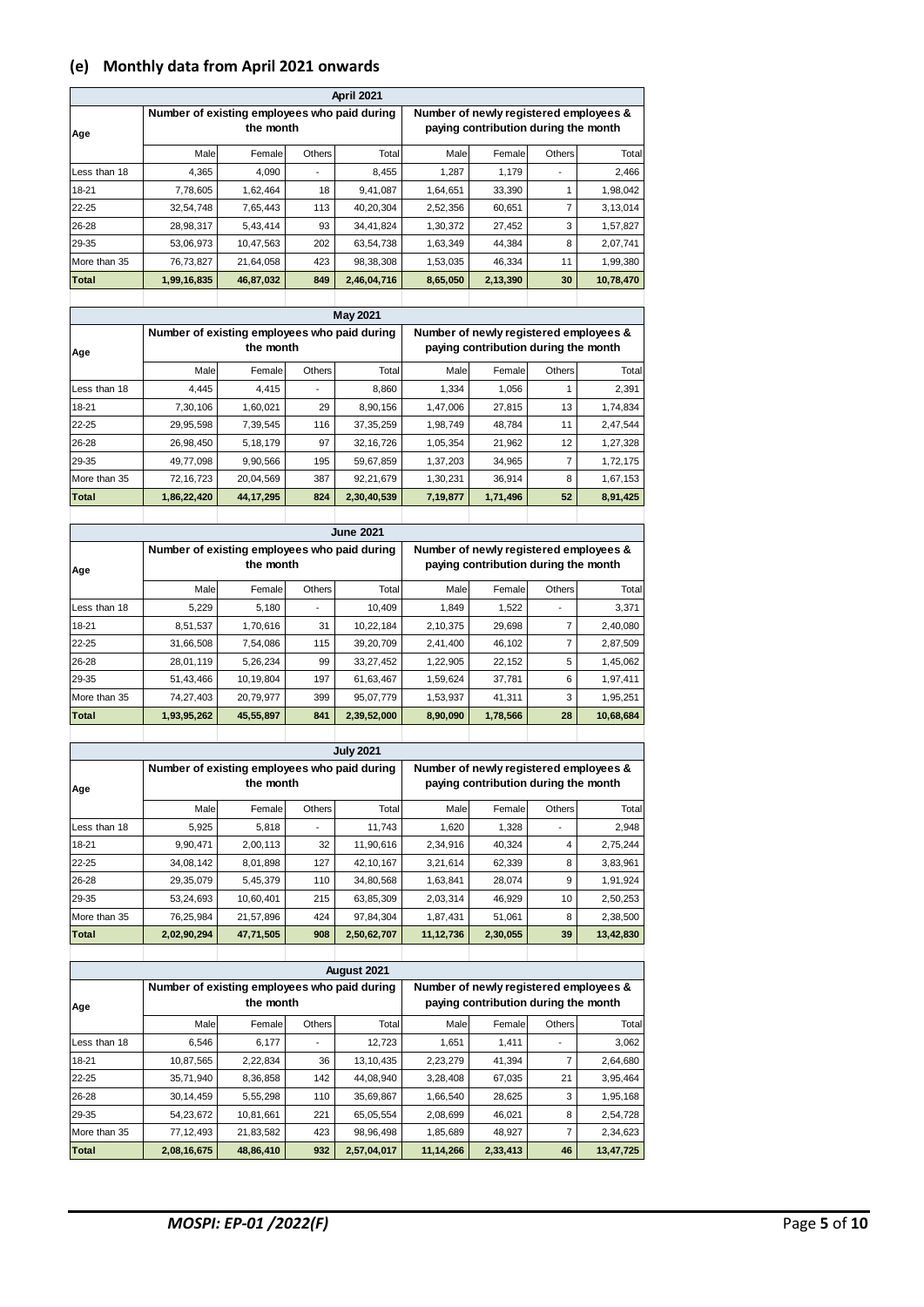|              |                                              |           |        | September 2021 |             |                                                                                |                |           |  |  |  |  |
|--------------|----------------------------------------------|-----------|--------|----------------|-------------|--------------------------------------------------------------------------------|----------------|-----------|--|--|--|--|
| Age          | Number of existing employees who paid during | the month |        |                |             | Number of newly registered employees &<br>paying contribution during the month |                |           |  |  |  |  |
|              | Male                                         | Female    | Others | Total          | Male        | Female                                                                         | Others         | Total     |  |  |  |  |
| Less than 18 | 6,667                                        | 5,916     |        | 12,583         | 1,348       | 905                                                                            |                | 2,253     |  |  |  |  |
| 18-21        | 11,53,352                                    | 2,42,637  | 33     | 13,96,022      | 2,19,406    | 42,855                                                                         | 4              | 2,62,265  |  |  |  |  |
| 22-25        | 36,79,576                                    | 8,68,399  | 142    | 45, 48, 117    | 3,33,799    | 71,821                                                                         | 10             | 4,05,630  |  |  |  |  |
| 26-28        | 30,52,981                                    | 5,61,063  | 109    | 36, 14, 153    | 1,68,322    | 29,715                                                                         | 4              | 1,98,041  |  |  |  |  |
| 29-35        | 54,66,316                                    | 10,95,836 | 227    | 65,62,379      | 2,09,894    | 47,550                                                                         | $\overline{4}$ | 2,57,448  |  |  |  |  |
| More than 35 | 77,31,027                                    | 21,95,514 | 432    | 99,26,973      | 1,83,590    | 48,108                                                                         | 10             | 2,31,708  |  |  |  |  |
| <b>Total</b> | 2,10,89,919                                  | 49,69,365 | 943    | 2,60,60,227    | 11, 16, 359 | 2,40,954<br>32                                                                 |                |           |  |  |  |  |
|              |                                              |           |        |                |             |                                                                                |                |           |  |  |  |  |
|              |                                              |           |        | October 2021   |             |                                                                                |                |           |  |  |  |  |
| Age          | Number of existing employees who paid during | the month |        |                |             | Number of newly registered employees &<br>paying contribution during the month |                |           |  |  |  |  |
|              | Male                                         | Female    | Others | Total          | Male        | Female                                                                         | Others         | Total     |  |  |  |  |
| Less than 18 | 6,876                                        | 5,848     |        | 12,724         | 1,155       | 638                                                                            |                | 1,793     |  |  |  |  |
| 18-21        | 11,88,203                                    | 2,56,065  | 35     | 14,44,303      | 1,91,915    | 39,026                                                                         | 6              | 2,30,947  |  |  |  |  |
| 22-25        | 36,74,961                                    | 8,64,741  | 140    | 45,39,842      | 3,03,012    | 69,493                                                                         | 19             | 3,72,524  |  |  |  |  |
| 26-28        | 29,82,447                                    | 5,41,824  | 106    | 35,24,377      | 1,53,509    | 28,250                                                                         | 8              | 1,81,767  |  |  |  |  |
| 29-35        | 53, 26, 752                                  | 10,79,676 | 217    | 64,06,645      | 1,92,865    | 45,399                                                                         | 4              | 2,38,268  |  |  |  |  |
| More than 35 | 75,75,799                                    | 21,80,700 | 443    | 97,56,942      | 1,68,379    | 46,196                                                                         | 11             | 2,14,586  |  |  |  |  |
| <b>Total</b> | 2,07,55,038                                  | 49,28,854 | 941    | 2,56,84,833    | 10,10,835   | 2,29,002                                                                       | 48             | 12,39,885 |  |  |  |  |
|              |                                              |           |        |                |             |                                                                                |                |           |  |  |  |  |
|              |                                              |           |        | November 2021  |             |                                                                                |                |           |  |  |  |  |
| Age          | Number of existing employees who paid during | the month |        |                |             | Number of newly registered employees &<br>paying contribution during the month |                |           |  |  |  |  |
|              | Male                                         | Female    | Others | Total          | Male        | Female                                                                         | Others         | Total     |  |  |  |  |
| Less than 18 | 6,882                                        | 5,988     |        | 12,870         | 786         | 534                                                                            |                | 1,320     |  |  |  |  |
| 18-21        | 12, 17, 354                                  | 2,70,867  | 44     | 14,88,265      | 1,61,097    | 32,268                                                                         | 9              | 1,93,374  |  |  |  |  |
| 22-25        | 36,64,164                                    | 8,77,525  | 134    | 45,41,823      | 2,49,810    | 56,607                                                                         | 3              | 3,06,420  |  |  |  |  |
| 26-28        | 29,48,412                                    | 5,39,604  | 105    | 34,88,121      | 1,25,409    | 23,758                                                                         | 1              | 1,49,168  |  |  |  |  |
| 29-35        | 52,52,826                                    | 10,78,335 | 212    | 63, 31, 373    | 1,58,337    | 39,063                                                                         | 6              | 1,97,406  |  |  |  |  |
| More than 35 | 74,46,704                                    | 21,52,143 | 435    | 95, 99, 282    | 1,39,794    | 41,009                                                                         | 7              | 1,80,810  |  |  |  |  |
| Total        | 2,05,36,342                                  | 49,24,462 | 930    | 2,54,61,734    | 8,35,233    | 1,93,239                                                                       | 26             | 10,28,498 |  |  |  |  |

### 2.2.1During September, 2017– November, 2021; **5,93,07,326** new subscribers joined the ESI scheme.

#### *Note:*

- *(1) Source: ESIC.*
- *(2) ESI is applicable to establishments having more than 10 workers (see Endnote 2).*
- *(3) Subscribers in ESI are termed as Insured Persons (IP).*
- *(4) The stock of existing employees paying contributions for a given month is provisional for up to at least six months because of delayed filing of contributions/returns by the employers.*
- *(5) For more details, please visit website of ESIC* [https://www.esic.nic.in.](https://www.esic.nic.in/)

### **2.3 National Pension Scheme (NPS): September, 2017 to November, 2021**

#### **PROVISIONAL ESTIMATE OF NEW SUBSCRIBERS BY AGE AS PER NPS RECORDS (IN NUMBERS)**

#### **(a) Total during September 2017 –March 2018**

|           | <b>Total Existing</b>       |        |        |                          |        |          |        | New Subscribers contributing during the period |                    |          |                             |                  |             |                          |        |                    |
|-----------|-----------------------------|--------|--------|--------------------------|--------|----------|--------|------------------------------------------------|--------------------|----------|-----------------------------|------------------|-------------|--------------------------|--------|--------------------|
| Age       | Subscribers (as on          |        |        | <b>Central Govt</b>      |        |          |        | <b>State Govt</b>                              |                    |          | Non-Govt (Corporate Sector) |                  |             |                          |        | <b>Total New</b>   |
|           | 01.09.2017)<br>contributing | Male   | Female | Transgender Non-IRA      | Total  | Male     | Female | Transgender                                    | Non-<br><b>IRA</b> | Total    | Male                        | Female           | Transgender | Non-IRA                  | Total  | <b>Subscribers</b> |
| 18-21     | 32.103                      | 6.741  | 1.181  |                          | 7,922  | 8.696    | 2,344  |                                                |                    | 11.040   | 539                         | 175 <sub>1</sub> |             |                          | 714    | 19,676             |
| $22 - 25$ | 4,31,700                    | 26,031 | 3,651  |                          | 29,682 | 38.519   | 11,516 |                                                |                    | 50,035   | 10.790                      | 5.465            |             |                          | 16,256 | 95,973             |
| 26-28     | 8,44,402                    | 13,917 | 2.176  |                          | 16,093 | 35,362   | 15,751 |                                                |                    | 51.114   | 9.429                       | 3,220            |             |                          | 12,649 | 79,856             |
| 29-35     | 21,43,203                   | 11,212 | 2,478  |                          | 13.690 | 66.275   | 37.116 |                                                |                    | .03.391  | 11.691                      | 2.703            |             |                          | 14.394 | 1,31,475           |
| >35       | 21,14,343                   | 6.499  | 2,297  |                          | 8,796  | 67.971   | 28,810 |                                                |                    | 96,782   | 18.201                      | 2,641            |             |                          | 20,843 | 1,26,421           |
| Non-IRA   | 24.664                      |        |        | $\overline{\phantom{a}}$ |        | 43       |        |                                                |                    | 43       |                             |                  |             | $\overline{\phantom{a}}$ |        | 45                 |
| Total     | 55,90,415                   | 64,402 | 11.783 |                          | 76.185 | 2,16,866 | 95,537 |                                                |                    | 3.12.405 | 50.650                      | 14,204           |             |                          | 64.856 | 4,53,446           |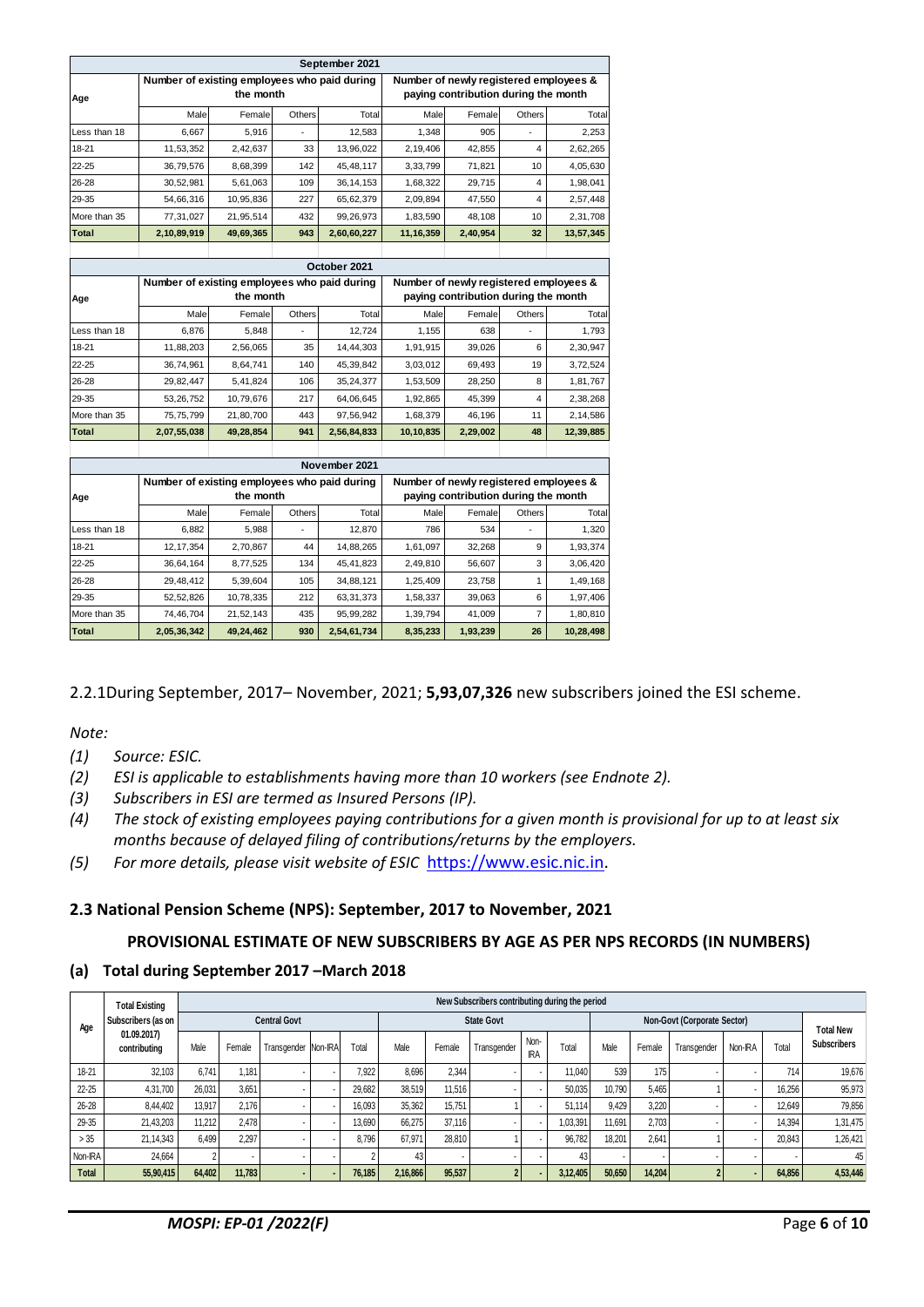#### **(b) Total during April 2018 – March 2019**

|              | <b>Total Existing</b>       |        |        |                     |        |          |          | New Subscribers contributing during the period |                    |          |                             |        |             |                          |                  |                    |
|--------------|-----------------------------|--------|--------|---------------------|--------|----------|----------|------------------------------------------------|--------------------|----------|-----------------------------|--------|-------------|--------------------------|------------------|--------------------|
| Age          | Subscribers (as on          |        |        | <b>Central Govt</b> |        |          |          | <b>State Govt</b>                              |                    |          | Non-Govt (Corporate Sector) |        |             |                          | <b>Total New</b> |                    |
|              | 01.04.2018)<br>contributing | Male   | Female | Transgender Non-IRA | Total  | Male     | Female   | Transgender                                    | Non-<br><b>IRA</b> | Total    | Male                        | Female | Transgender | Non-IRA                  | Total            | <b>Subscribers</b> |
| 18-21        | 36,229                      | 4.296  | 1,044  |                     | 5,340  | 11,255   | 4,940    |                                                |                    | 16.195   | 510                         | 247    |             | $\sim$                   | 757              | 22,292             |
| $22 - 25$    | 4,37,372                    | 29,387 | 5,497  |                     | 34.884 | 59.487   | 23.764   |                                                |                    | 83.251   | 11.597                      | 5,972  |             | $\overline{\phantom{a}}$ | 17.569           | 1,35,704           |
| 26-28        | 8,64,319                    | 26.013 | 4,700  |                     | 30.713 | 60.197   | 28,376   |                                                |                    | 88.573   | 12.381                      | 4.754  |             | $\overline{\phantom{a}}$ | 17.136           | 1,36,422           |
| 29-35        | 23.21.893                   | 21.567 | 4,328  |                     | 25.895 | 1.09.444 | 63.438   |                                                |                    | 1.72.884 | 20.429                      | 4.282  |             | $\overline{\phantom{a}}$ | 24.711           | 2,23,490           |
| >35          | 23.63.638                   | 10.264 | 3.459  |                     | 13.723 | 1.23.503 | 58.023   |                                                |                    | 1.81.527 | 33.290                      | 3.875  |             | $\overline{\phantom{a}}$ | 37.168           | 2.32.418           |
| Non-IRA      | 8,979                       |        |        |                     |        |          |          |                                                | 74                 | 74       | $\overline{\phantom{a}}$    |        |             | $\overline{\phantom{a}}$ |                  | 74                 |
| <b>Total</b> | 60,32,430                   | 91.527 | 19.028 |                     | 10,555 | 3,63,886 | 1.78.541 |                                                | 74                 | 5.42.504 | 78.207                      | 19.130 |             |                          | 97,341           | 7,50,400           |

# **(c) Total during April 2019 – March 2020**

|                                    | <b>Total Existing</b> |        | New Subscribers contributing during the period |                     |       |          |          |             |                    |       |          |                          |                  |         |       |                    |          |
|------------------------------------|-----------------------|--------|------------------------------------------------|---------------------|-------|----------|----------|-------------|--------------------|-------|----------|--------------------------|------------------|---------|-------|--------------------|----------|
| Age<br>01.04.2019)<br>contributing | Subscribers (as on    |        |                                                | <b>Central Govt</b> |       |          |          |             | <b>State Govt</b>  |       |          |                          | <b>Total New</b> |         |       |                    |          |
|                                    | Male                  | Female | Transgender Non-IRA                            |                     | Total | Male     | Female   | Transgender | Non-<br><b>IRA</b> | Total | Male     | Female                   | Transgender      | Non-IRA | Total | <b>Subscribers</b> |          |
| 18-21                              | 35,049                | 5.469  | 592                                            |                     |       | 6.061    | 9,687    | 3,721       |                    |       | 13.408   | 417                      | 221              |         |       | 638                | 20,107   |
| $22 - 25$                          | 4,08,330              | 30,279 | 4.751                                          |                     |       | 35,030   | 66.290   | 26,309      |                    |       | 92.600   | 13,176                   | 7.231            |         |       | 20.409             | 1,48,039 |
| 26-28                              | 8,55,936              | 27.373 | 5.236                                          |                     |       | 32.609   | 57.270   | 28,083      |                    |       | 85.353   | 18.520                   | 7.157            |         |       | 25,677             | 1,43,639 |
| 29-35                              | 26,14,371             | 25,138 | 5,821                                          |                     |       | 30,959   | 98,061   | 60,824      |                    |       | .58,887  | 35,815                   | 8.921            |         |       | 44.743             | 2,34,589 |
| > 35                               | 28.61.286             | 10.132 | 4.051                                          |                     |       | 14.183   | 95,536   | 50.194      |                    |       | 1.45.733 | 45.254                   | 5.584            |         |       | 50.844             | 2,10,760 |
| Non-IRA                            | 9.822                 | ۰      |                                                |                     |       |          |          |             |                    | 22    | 22       | $\overline{\phantom{a}}$ |                  |         |       |                    | 23       |
| <b>Total</b>                       | 67,84,794             | 98,391 | 20,451                                         |                     |       | 1.18.843 | 3,26,844 | 1,69,131    |                    | 22    | 4.96.003 | 1,13,182                 | 29.114           | 15      |       | 1,42,311           | 7,57,157 |

#### **(d) Total during April 2020 – March 2021**

|              | <b>Total Existing</b>       |        |        |                     |        |          |          | New Subscribers contributing during the period |                    |          |          |                  |             |         |          |                    |
|--------------|-----------------------------|--------|--------|---------------------|--------|----------|----------|------------------------------------------------|--------------------|----------|----------|------------------|-------------|---------|----------|--------------------|
| Age          | Subscribers (as on          |        |        | <b>Central Govt</b> |        |          |          | <b>State Govt</b>                              |                    |          |          | <b>Total New</b> |             |         |          |                    |
|              | 01.04.2020)<br>contributing | Male   | Female | Transgender Non-IRA | Total  | Male     | Female   | Transgender                                    | Non-<br><b>IRA</b> | Total    | Male     | Female           | Transgender | Non-IRA | Total    | <b>Subscribers</b> |
| $18 - 21$    | 11.381                      | 2,263  | 235    |                     | 2.498  | 6,895    | 2,061    |                                                |                    | 8.958    | 365      | 137              |             |         | 502      | 11,958             |
| $22 - 25$    | 2.67.231                    | 20.667 | 3.024  |                     | 23.691 | 45.581   | 15.481   |                                                |                    | 61.062   | 9.572    | 5.057            |             |         | 14.630   | 99,383             |
| $26 - 28$    | 6,73,322                    | 22,017 | 4,057  |                     | 26,075 | 48.769   | 23,641   |                                                |                    | 72.412   | 16.686   | 6,631            |             |         | 23,320   | 1,21,807           |
| 29-35        | 28,26,029                   | 20,459 | 5,438  |                     | 25.897 | 80,035   | 47,099   |                                                |                    | 1.27.136 | 37.724   | 9,229            |             |         | 46,965   | 1,99,998           |
| > 35         | 37.44.535                   | 8.388  | 2,758  |                     | 11.146 | 82.889   | 45.544   |                                                |                    | 1.28.440 | 50.058   | 6,040            |             |         | 56.102   | 1,95,688           |
| Non-IRA      | 8.131                       |        |        |                     | ۰.     |          |          |                                                |                    |          |          |                  |             |         |          | . .                |
| <b>Total</b> | 75,30,629                   | 73.794 | 15,512 |                     | 89.307 | 2,64,169 | 1,33,826 |                                                |                    | 3.98.008 | 1,14,405 | 27.094           | 20          |         | 1,41,519 | 6,28,834           |

### **(e) Monthly data from April 2021 onwards**

|              |                                  |                                               |        |                     |  |       |        | April 2021               |             |                    |        |        |                             |                          |         |                  |                    |  |  |
|--------------|----------------------------------|-----------------------------------------------|--------|---------------------|--|-------|--------|--------------------------|-------------|--------------------|--------|--------|-----------------------------|--------------------------|---------|------------------|--------------------|--|--|
|              | <b>Total Existing</b>            | New Subscribers contributing during the month |        |                     |  |       |        |                          |             |                    |        |        |                             |                          |         |                  |                    |  |  |
| Age          | <b>Subscribers</b>               |                                               |        | <b>Central Govt</b> |  |       |        | <b>State Govt</b>        |             |                    |        |        | Non-Govt (Corporate Sector) |                          |         | <b>Total New</b> |                    |  |  |
|              | contributing during<br>the month | Male                                          | Female | Transgender Non-IRA |  | Total | Male   | Female                   | Transgender | Non-<br><b>IRA</b> | Total  | Male   | Female                      | Transgender              | Non-IRA | Total            | <b>Subscribers</b> |  |  |
| 18-21        | 15.807                           | 210                                           | 35     |                     |  | 245   | 607    | 130                      |             |                    | 737    | 33     | 39                          |                          |         | 72               | 1,054              |  |  |
| $22 - 25$    | 2,55,214                         | 2.098                                         | 312    |                     |  | 2.410 | 3.522  | 1.586                    |             |                    | 5.108  | 1.190  | 846                         |                          |         | 2.036            | 9,554              |  |  |
| 26-28        | 5,45,355                         | 2.362                                         | 376    |                     |  | 2.738 | 4,078  | 2,329                    |             |                    | 6.407  | 1.404  | 745                         |                          |         | 2.149            | 11,294             |  |  |
| 29-35        | 20,57,265                        | 2.533                                         | 606    |                     |  | 3.139 | 10.052 | 6,240                    |             |                    | 16,292 | 4.812  | 1.035                       |                          |         | 5,847            | 25,278             |  |  |
| >35          | 25.76.417                        | 547                                           | 204    |                     |  | 751   | 3.054  | 1.860                    |             |                    | 4.914  | 2.620  | 379                         |                          |         | 2.999            | 8,664              |  |  |
| Non-IRA      | .720                             |                                               |        |                     |  |       |        | $\overline{\phantom{a}}$ |             |                    |        | ۰.     |                             |                          |         |                  |                    |  |  |
| <b>Total</b> | 54,51,778                        | 7.750                                         | 1,533  |                     |  | 9.283 | 21,313 | 12,145                   |             |                    | 33.458 | 10.059 | 3.044                       | $\overline{\phantom{a}}$ |         | 13.103           | 55,844             |  |  |
|              |                                  |                                               |        |                     |  |       |        |                          |             |                    |        |        |                             |                          |         |                  |                    |  |  |

|              |                                  |       |                                               |                     |  |       |        | <b>May 2021</b> |                   |                    |        |       |        |                             |         |        |                    |  |  |  |
|--------------|----------------------------------|-------|-----------------------------------------------|---------------------|--|-------|--------|-----------------|-------------------|--------------------|--------|-------|--------|-----------------------------|---------|--------|--------------------|--|--|--|
|              | <b>Total Existing</b>            |       | New Subscribers contributing during the month |                     |  |       |        |                 |                   |                    |        |       |        |                             |         |        |                    |  |  |  |
| Age          | <b>Subscribers</b>               |       |                                               | <b>Central Govt</b> |  |       |        |                 | <b>State Govt</b> |                    |        |       |        | Non-Govt (Corporate Sector) |         |        | <b>Total New</b>   |  |  |  |
|              | contributing during<br>the month | Male  | Female                                        | Transgender Non-IRA |  | Total | Male   | Female          | Transgender       | Non-<br><b>IRA</b> | Total  | Male  | Female | Transgender                 | Non-IRA | Total  | <b>Subscribers</b> |  |  |  |
| 18-21        | 17.822                           | 155   | 35                                            |                     |  | 190   | 554    | 100             |                   |                    | 654    | 28    |        |                             |         | 35     | 879                |  |  |  |
| $22 - 25$    | 2,96,973                         | 1,709 | 323                                           |                     |  | 2.032 | 2,946  | 1,124           |                   |                    | 4.070  | 1.251 | 776    |                             |         | 2.028  | 8,130              |  |  |  |
| 26-28        | 6.45.146                         | 1.607 | 303                                           |                     |  | 1.910 | 3,142  | 1,902           |                   |                    | 5.044  | 1.794 | 863    |                             |         | 2,657  | 9,611              |  |  |  |
| 29-35        | 24,68,671                        | 1.387 | 283                                           |                     |  | 1.670 | 6.511  | 4.489           |                   |                    | 11.002 | 2.990 | 813    |                             |         | 3.804  | 16,476             |  |  |  |
| > 35         | 30,91,006                        | 360   | 150                                           |                     |  | 510   | 6,523  | 4,491           |                   |                    | 11,014 | 3.478 | 467    |                             |         | 3,946  | 15,470             |  |  |  |
| Non-IRA      | 4,409                            |       |                                               |                     |  | ۰     | ۰      | $\sim$          |                   |                    |        |       |        |                             |         |        | $\sim$             |  |  |  |
| <b>Total</b> | 65,24,027                        | 5,218 | 1,094                                         |                     |  | 6,312 | 19,676 | 12,106          |                   |                    | 31,784 | 9,541 | 2,926  |                             |         | 12,470 | 50,566             |  |  |  |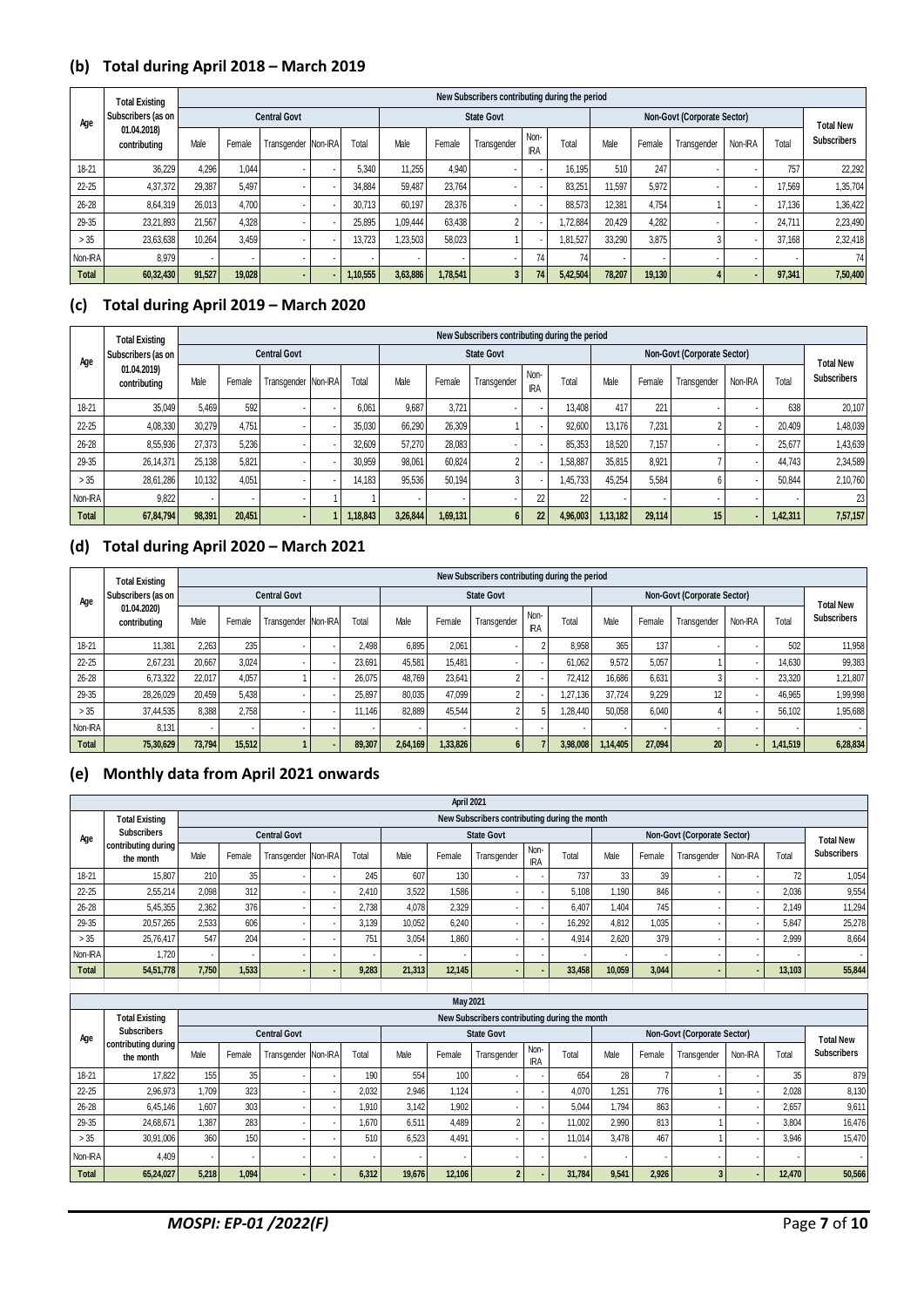|                  |                                           |                                               |                                   |                          |                          |                                 |                          | <b>June 2021</b>                  |                                               |                                |                          |                                   |                          |                                        |                                |        |                                        |
|------------------|-------------------------------------------|-----------------------------------------------|-----------------------------------|--------------------------|--------------------------|---------------------------------|--------------------------|-----------------------------------|-----------------------------------------------|--------------------------------|--------------------------|-----------------------------------|--------------------------|----------------------------------------|--------------------------------|--------|----------------------------------------|
|                  | <b>Total Existing</b>                     |                                               |                                   |                          |                          |                                 |                          |                                   | New Subscribers contributing during the month |                                |                          |                                   |                          |                                        |                                |        |                                        |
| Age              | <b>Subscribers</b><br>contributing during |                                               |                                   | <b>Central Govt</b>      |                          |                                 |                          |                                   | <b>State Govt</b>                             |                                |                          |                                   |                          | <b>Non-Govt (Corporate Sector)</b>     |                                |        | <b>Total New</b>                       |
|                  | the month                                 | Male                                          | Female                            | Transgender              | Non-IRA                  | Total                           | Male                     | Female                            | Transgender                                   | Non-<br><b>IRA</b>             | Total                    | Male                              | Female                   | Transgender                            | Non-IRA                        | Total  | <b>Subscribers</b>                     |
| 18-21            | 17,550                                    | 89                                            | 27                                | $\overline{\phantom{a}}$ | ÷                        | 116                             | 625                      | 121                               |                                               |                                | 746                      | 47                                | 37                       |                                        |                                | 84     | 946                                    |
| 22-25            | 2,91,777                                  | 983                                           | 196                               | $\blacksquare$           | $\blacksquare$           | 1,179                           | 3,639                    | 1,746                             |                                               | $\overline{\phantom{a}}$       | 5,385                    | 869                               | 574                      |                                        | $\overline{\phantom{a}}$       | 1,443  | 8,007                                  |
| 26-28            | 6,30,255                                  | 1,194                                         | 245                               | ÷,                       | $\blacksquare$           | 1,439                           | 4,882                    | 3,657                             | $\mathbf{1}$                                  |                                | 8,540                    | 1,198                             | 467                      |                                        | $\overline{\phantom{a}}$       | 1,665  | 11,644                                 |
| 29-35            | 24,45,747                                 | 1,046                                         | 291                               | $\overline{\phantom{a}}$ | $\blacksquare$           | 1,337                           | 12,403                   | 8,619                             | $\sqrt{4}$                                    | $\overline{\phantom{a}}$       | 21,026                   | 2,893                             | 653                      |                                        | $\overline{\phantom{a}}$       | 3,546  | 25,909                                 |
| > 35             | 32,90,968                                 | 489                                           | 198                               | $\overline{\phantom{a}}$ | ÷,                       | 687                             | 15,627                   | 10,162                            | $\overline{7}$                                |                                | 25,796                   | 4,662                             | 613                      | $\overline{1}$                         | $\overline{\phantom{a}}$       | 5,276  | 31,759                                 |
| Non-IRA          | 4,614                                     | $\overline{\phantom{a}}$                      | $\overline{\phantom{a}}$          | $\overline{\phantom{a}}$ | $\overline{\phantom{a}}$ |                                 | $\overline{\phantom{a}}$ |                                   | $\overline{\phantom{a}}$                      | $\overline{\phantom{a}}$       | $\overline{\phantom{a}}$ |                                   |                          | $\overline{\phantom{a}}$               | $\overline{\phantom{a}}$       |        |                                        |
| <b>Total</b>     | 66,80,911                                 | 3,801                                         | 957                               |                          |                          | 4,758                           | 37,176                   | 24,305                            | 12                                            |                                | 61,493                   | 9,669                             | 2,344                    | $\mathbf{1}$                           |                                | 12,014 | 78,265                                 |
|                  |                                           |                                               |                                   |                          |                          |                                 |                          |                                   |                                               |                                |                          |                                   |                          |                                        |                                |        |                                        |
|                  |                                           |                                               |                                   |                          |                          |                                 |                          | <b>July 2021</b>                  |                                               |                                |                          |                                   |                          |                                        |                                |        |                                        |
|                  | <b>Total Existing</b>                     |                                               |                                   |                          |                          |                                 |                          |                                   | New Subscribers contributing during the month |                                |                          |                                   |                          |                                        |                                |        |                                        |
| Age              | <b>Subscribers</b>                        |                                               |                                   | <b>Central Govt</b>      |                          |                                 |                          |                                   | <b>State Govt</b>                             |                                |                          |                                   |                          | Non-Govt (Corporate Sector)            |                                |        | <b>Total New</b>                       |
|                  | contributing during<br>the month          | Male                                          | Female                            | Transgender              | Non-IRA                  | Total                           | Male                     | Female                            | Transgender                                   | Non-                           | Total                    | Male                              | Female                   | Transgender                            | Non-IRA                        | Total  | <b>Subscribers</b>                     |
| 18-21            | 15,368                                    | 108                                           | 24                                | ÷,                       | $\overline{\phantom{a}}$ | 132                             | 469                      | 93                                |                                               | <b>IRA</b>                     | 562                      | 77                                | 63                       |                                        | ÷,                             | 140    | 834                                    |
| 22-25            | 2,79,704                                  | 1,350                                         | 449                               | $\overline{\phantom{a}}$ | $\overline{\phantom{a}}$ | 1,799                           | 2,620                    | 1,042                             |                                               | $\overline{\phantom{a}}$       | 3,662                    | 1,308                             | 843                      | $\overline{\phantom{a}}$               | $\overline{\phantom{a}}$       | 2,151  | 7,612                                  |
| 26-28            | 6,36,746                                  | 1,652                                         | 410                               | $\overline{\phantom{a}}$ | $\blacksquare$           | 2,062                           | 2,925                    | 1,755                             |                                               | $\overline{\phantom{a}}$       | 4,680                    | 1,425                             | 671                      | ٠                                      | $\overline{\phantom{a}}$       | 2,096  | 8,838                                  |
| 29-35            | 25.52.644                                 | 1,517                                         | 484                               | ÷,                       | $\overline{a}$           | 2,001                           | 7,150                    | 4,174                             | 3                                             |                                | 11,327                   | 2,269                             | 622                      | $\mathbf{1}$                           | $\overline{\phantom{a}}$       | 2,892  | 16,220                                 |
| > 35             | 33,43,233                                 | 608                                           | 231                               | $\overline{\phantom{a}}$ | $\blacksquare$           | 839                             | 7,634                    | 4,813                             | $\overline{\phantom{a}}$                      | $\overline{\phantom{a}}$       | 12,447                   | 2,952                             | 376                      |                                        | $\overline{\phantom{a}}$       | 3,328  | 16,614                                 |
| Non-IRA          | 4,919                                     |                                               |                                   |                          | $\overline{a}$           |                                 |                          |                                   |                                               |                                |                          |                                   |                          |                                        | $\overline{\phantom{a}}$       |        |                                        |
| <b>Total</b>     | 68,32,614                                 | 5,235                                         | 1,598                             |                          |                          | 6,833                           | 20,798                   | 11,877                            | $\overline{\mathbf{3}}$                       |                                | 32,678                   | 8,031                             | 2,575                    | $\mathbf{1}$                           | ٠                              | 10,607 | 50,118                                 |
|                  |                                           |                                               |                                   |                          |                          |                                 |                          |                                   |                                               |                                |                          |                                   |                          |                                        |                                |        |                                        |
|                  |                                           |                                               |                                   |                          |                          |                                 |                          | August 2021                       |                                               |                                |                          |                                   |                          |                                        |                                |        |                                        |
|                  | <b>Total Existing</b>                     | New Subscribers contributing during the month |                                   |                          |                          |                                 |                          |                                   |                                               |                                |                          |                                   |                          |                                        |                                |        |                                        |
| Age              | <b>Subscribers</b>                        |                                               |                                   | <b>Central Govt</b>      |                          |                                 |                          |                                   | <b>State Govt</b>                             |                                |                          |                                   |                          | Non-Govt (Corporate Sector)            |                                |        |                                        |
|                  | contributing during                       | Male                                          | Female                            | Transgender              | Non-IRA                  | Total                           | Male                     | Female                            | Transgender                                   | Non-                           | Total                    | Male                              | Female                   | Transgender                            | Non-IRA                        | Total  | <b>Total New</b><br><b>Subscribers</b> |
|                  | the month                                 |                                               |                                   |                          |                          |                                 |                          |                                   |                                               | <b>IRA</b>                     |                          |                                   |                          |                                        |                                |        |                                        |
| 18-21            | 12,927                                    | 394                                           | 71                                |                          |                          | 465                             | 428                      | 126                               |                                               |                                | 554                      | 248                               | 173                      |                                        | $\overline{\phantom{a}}$       | 421    | 1,440                                  |
| $22 - 25$        | 2,26,226                                  | 3,896                                         | 494                               |                          |                          | 4,390                           | 2,071                    | 921                               | 1                                             | $\overline{\phantom{a}}$       | 2,993                    | 1,244                             | 709                      | J,                                     | $\overline{\phantom{a}}$       | 1,953  | 9,336                                  |
| 26-28            | 5,59,660                                  | 3,077                                         | 431                               | $\overline{\phantom{a}}$ | $\overline{\phantom{a}}$ | 3,508                           | 2,403                    | 1,672                             |                                               | $\overline{\phantom{a}}$       | 4,075                    | 1,343                             | 564                      | $\overline{\phantom{a}}$               | $\overline{\phantom{a}}$       | 1,907  | 9,490                                  |
| 29-35            | 23,02,173                                 | 2,115                                         | 403                               |                          |                          | 2,518                           | 6,758                    | 5,154                             | $\sqrt{4}$                                    | $\overline{\phantom{a}}$       | 11,916                   | 2,149                             | 557                      |                                        | $\overline{\phantom{a}}$       | 2,706  | 17,140                                 |
| > 35<br>Non-IRA  | 27,98,662                                 | 607<br>÷,                                     | 251<br>$\overline{\phantom{a}}$   | $\overline{\phantom{a}}$ |                          | 858                             | 9,458                    | 6,014                             | 1<br>$\overline{a}$                           | $\overline{\phantom{a}}$<br>6  | 15,473<br>6              | 2,663                             | 419                      | $\sqrt{2}$<br>$\overline{\phantom{a}}$ | $\overline{\phantom{a}}$       | 3,084  | 19,415<br>6                            |
| <b>Total</b>     | 3.05'<br>59,02,699                        | 10,089                                        | 1,650                             |                          |                          | 11,739                          | 21,118                   | 13,887                            | $6\phantom{a}$                                | $6\phantom{a}$                 | 35,017                   | 7,647                             | 2.422                    | $\overline{2}$                         | $\overline{\phantom{a}}$<br>٠  | 10,071 | 56,827                                 |
|                  |                                           |                                               |                                   |                          |                          |                                 |                          |                                   |                                               |                                |                          |                                   |                          |                                        |                                |        |                                        |
|                  | September 2021                            |                                               |                                   |                          |                          |                                 |                          |                                   |                                               |                                |                          |                                   |                          |                                        |                                |        |                                        |
|                  |                                           |                                               |                                   |                          |                          |                                 |                          |                                   |                                               |                                |                          |                                   |                          |                                        |                                |        |                                        |
|                  | <b>Total Existing</b>                     |                                               |                                   |                          |                          |                                 |                          |                                   | New Subscribers contributing during the month |                                |                          |                                   |                          |                                        |                                |        |                                        |
|                  | <b>Subscribers</b>                        |                                               |                                   | <b>Central Govt</b>      |                          |                                 |                          |                                   | <b>State Govt</b>                             |                                |                          |                                   |                          | <b>Non-Govt (Corporate Sector)</b>     |                                |        |                                        |
| Age              | contributing during                       |                                               |                                   |                          |                          |                                 |                          |                                   |                                               | Non-                           |                          |                                   |                          |                                        |                                |        | <b>Total New</b><br><b>Subscribers</b> |
|                  | the month                                 | Male                                          | Female                            | Transgender              | Non-IRA                  | Total                           | Male                     | Female                            | Transgender                                   | <b>IRA</b>                     | Total                    | Male                              | Female                   | Transgender                            | Non-IRA                        | Total  |                                        |
| 18-21            | 16,524                                    | 861                                           | 232                               |                          |                          | 1,093                           | 875                      | 301                               |                                               | $\overline{\phantom{a}}$       | 1,176                    | 72                                | 63                       |                                        | $\overline{\phantom{a}}$       | 135    | 2,404                                  |
| $22 - 25$        | 2,96,953                                  | 7,388                                         | 1,471                             |                          |                          | 8,859                           | 4,963                    | 1,930                             |                                               |                                | 6,893                    | 1,340                             | 793                      | $\mathbf{1}$                           | $\overline{\phantom{a}}$       | 2,134  | 17,886                                 |
| 26-28            | 6,47,719                                  | 4,939                                         | 742                               | $\overline{\phantom{a}}$ |                          | 5,681                           | 4,543                    | 2,106                             |                                               | $\overline{\phantom{a}}$       | 6,649                    | 1,585                             | 732                      | $\overline{\phantom{a}}$               | $\overline{\phantom{a}}$       | 2,317  | 14,647                                 |
| 29-35            | 25,85,358                                 | 2,710                                         | 466                               |                          |                          | 3.176                           | 8,399                    | 4,816                             | $\sqrt{2}$                                    |                                | 13.217                   | 2,528                             | 673                      |                                        | ٠                              | 3.201  | 19,594                                 |
| > 35             | 34,52,659                                 | 716<br>×,                                     | 248<br>$\overline{\phantom{a}}$   |                          |                          | 964                             | 8,682                    | 4,399                             | $\mathbf{1}$                                  |                                | 13,082                   | 3,840                             | 504                      |                                        | $\overline{\phantom{a}}$       | 4,344  | 18,390                                 |
| Non-IRA          | 3,703                                     |                                               |                                   |                          |                          |                                 |                          |                                   |                                               | $\overline{2}$                 | $\overline{\mathbf{c}}$  |                                   |                          | $\overline{1}$                         | $\overline{\phantom{a}}$<br>ł, |        |                                        |
| <b>Total</b>     | 70,02,916                                 | 16,614                                        | 3,159                             |                          |                          | 19,773                          | 27,462                   | 13,552                            | $\overline{\mathbf{3}}$                       | $\overline{2}$                 | 41,019                   | 9,365                             | 2,765                    |                                        |                                | 12,131 |                                        |
|                  |                                           |                                               |                                   |                          |                          |                                 |                          | October 2021                      |                                               |                                |                          |                                   |                          |                                        |                                |        |                                        |
|                  | <b>Total Existing</b>                     |                                               |                                   |                          |                          |                                 |                          |                                   | New Subscribers contributing during the month |                                |                          |                                   |                          |                                        |                                |        |                                        |
|                  | <b>Subscribers</b>                        |                                               |                                   | <b>Central Govt</b>      |                          |                                 |                          |                                   | <b>State Govt</b>                             |                                |                          |                                   |                          | Non-Govt (Corporate Sector)            |                                |        |                                        |
| Age              | contributing during                       |                                               |                                   |                          |                          |                                 |                          |                                   |                                               | Non-                           |                          |                                   |                          |                                        |                                |        | <b>Total New</b><br><b>Subscribers</b> |
|                  | the month                                 | Male                                          | Female                            | Transgender              | Non-IRA                  | Total                           | Male                     | Female                            | Transgender                                   | <b>IRA</b>                     | Total                    | Male                              | Female                   | Transgender                            | Non-IRA                        | Total  | $\overline{2}$<br>72,923               |
| 18-21            | 15,928                                    | 229                                           | 121                               |                          |                          | 350                             | 708                      | 303                               |                                               | $\overline{\phantom{a}}$       | 1,011                    | 207                               | 270                      | 1                                      | $\overline{\phantom{a}}$       | 478    | 1,839                                  |
| $22 - 25$        | 2,80,428                                  | 3,061                                         | 798                               | $\blacksquare$           | ÷                        | 3,859                           | 3,454                    | 1,519                             | $\ensuremath{\mathsf{3}}$                     | $\overline{\phantom{a}}$       | 4,976                    | 1,528                             | 986                      | $\overline{\phantom{a}}$               | $\overline{\phantom{a}}$       | 2,514  | 11,349                                 |
| 26-28            | 6,17,305                                  | 3,097                                         | 503                               |                          |                          | 3,600                           | 3,641                    | 2,029                             | $\sqrt{2}$                                    |                                | 5,672                    | 1,610                             | 710                      |                                        | $\overline{\phantom{a}}$       | 2,320  | 11,592                                 |
| 29-35            | 24,79,975                                 | 1,990                                         | 402                               |                          |                          | 2,392                           | 8,613                    | 5,611                             | $\overline{c}$                                | $\overline{\phantom{a}}$       | 14,226                   | 2,470                             | 623                      | J,                                     | $\overline{\phantom{a}}$       | 3,093  | 19,711                                 |
| $>35$            | 34,21,265                                 | 741                                           | 225                               | $\mathbf{1}$             | $\overline{\phantom{a}}$ | 967<br>$\overline{\phantom{a}}$ | 12,041                   | 6,823<br>$\overline{\phantom{a}}$ | 3                                             | $\overline{\phantom{a}}$       | 18,867                   | 4,091<br>$\overline{\phantom{a}}$ | 453                      | $\overline{\phantom{a}}$               | $\overline{\phantom{a}}$       | 4,544  | 24,378                                 |
| Non-IRA          | 3,836                                     | $\overline{\phantom{a}}$                      | $\overline{\phantom{a}}$          | $\overline{\phantom{a}}$ |                          |                                 | $\overline{\phantom{a}}$ |                                   | $\blacksquare$                                | $\overline{1}$                 | $\mathbf{1}$             |                                   | $\overline{\phantom{a}}$ | ÷                                      | $\overline{\phantom{a}}$       |        | $\overline{1}$                         |
| Total            | 68, 18, 737                               | 9,118                                         | 2,049                             | $\mathbf{1}$             |                          | 11,168                          | 28,457                   | 16,285                            | $10$                                          | $\overline{1}$                 | 44,753                   | 9,906                             | 3,042                    | $\mathbf{1}$                           | $\overline{\phantom{a}}$       | 12,949 | 68,870                                 |
|                  |                                           |                                               |                                   |                          |                          |                                 |                          | November 2021                     |                                               |                                |                          |                                   |                          |                                        |                                |        |                                        |
|                  | <b>Total Existing</b>                     |                                               |                                   |                          |                          |                                 |                          |                                   | New Subscribers contributing during the month |                                |                          |                                   |                          |                                        |                                |        |                                        |
|                  | <b>Subscribers</b>                        |                                               |                                   | <b>Central Govt</b>      |                          |                                 |                          |                                   | <b>State Govt</b>                             |                                |                          |                                   |                          | Non-Govt (Corporate Sector)            |                                |        |                                        |
| Age              | contributing during                       |                                               |                                   |                          |                          |                                 |                          |                                   |                                               | Non-                           |                          |                                   |                          |                                        |                                |        | <b>Total New</b>                       |
|                  | the month                                 | Male                                          | Female                            | Transgender              | Non-IRA                  | Total                           | Male                     | Female                            | Transgender                                   | <b>IRA</b>                     | Total                    | Male                              | Female                   | Transgender                            | Non-IRA                        | Total  | <b>Subscribers</b>                     |
| 18-21            | 17,487                                    | 445                                           | 111                               |                          |                          | 556                             | 838                      | 547                               |                                               | $\overline{\phantom{a}}$       | 1,385                    | 154                               | 151                      |                                        | $\overline{\phantom{a}}$       | 305    | 2,246                                  |
| $22 - 25$        | 2,96,440                                  | 4,815                                         | 683                               | $\overline{\phantom{a}}$ |                          | 5,498                           | 4,727                    | 2,147                             |                                               | $\overline{\phantom{a}}$       | 6,874                    | 1,093                             | 700                      |                                        | $\overline{\phantom{a}}$       | 1,793  | 14,165                                 |
| 26-28            | 6,41,390                                  | 3,780                                         | 489                               | ÷,                       |                          | 4,269                           | 4,541                    | 2,178                             | $\sqrt{2}$                                    | $\overline{\phantom{a}}$       | 6,721                    | 1,270                             | 553                      | ÷                                      | $\overline{\phantom{a}}$       | 1,823  | 12,813                                 |
| 29-35            | 26,06,256                                 | 2,224                                         | 335                               | $\overline{\phantom{a}}$ |                          | 2,559                           | 7,980                    | 5,010                             |                                               | $\overline{\phantom{a}}$       | 12,990                   | 2,314                             | 568                      | $\overline{\phantom{a}}$               | $\overline{\phantom{a}}$       | 2,882  | 18,431                                 |
| > 35             | 33,98,769                                 | 674                                           | 192                               |                          |                          | 866                             | 8,396                    | 4,686                             |                                               | $\overline{\phantom{a}}$       | 13,082                   | 2,863                             | 403                      | J,                                     | $\overline{\phantom{a}}$       | 3,266  | 17,214                                 |
| Non-IRA<br>Total | 3,237<br>69,63,579                        | 11,938                                        | $\overline{\phantom{a}}$<br>1,810 | $\overline{\phantom{a}}$ |                          | 13,748                          | 26,482                   | 14,568                            | $\overline{\phantom{a}}$<br>$\overline{2}$    | $\mathbf{1}$<br>$\overline{1}$ | 1<br>41,053              | 7,694                             | 2,375                    | $\overline{\phantom{a}}$               | $\overline{\phantom{a}}$<br>ä, | 10,069 | -1<br>64,870                           |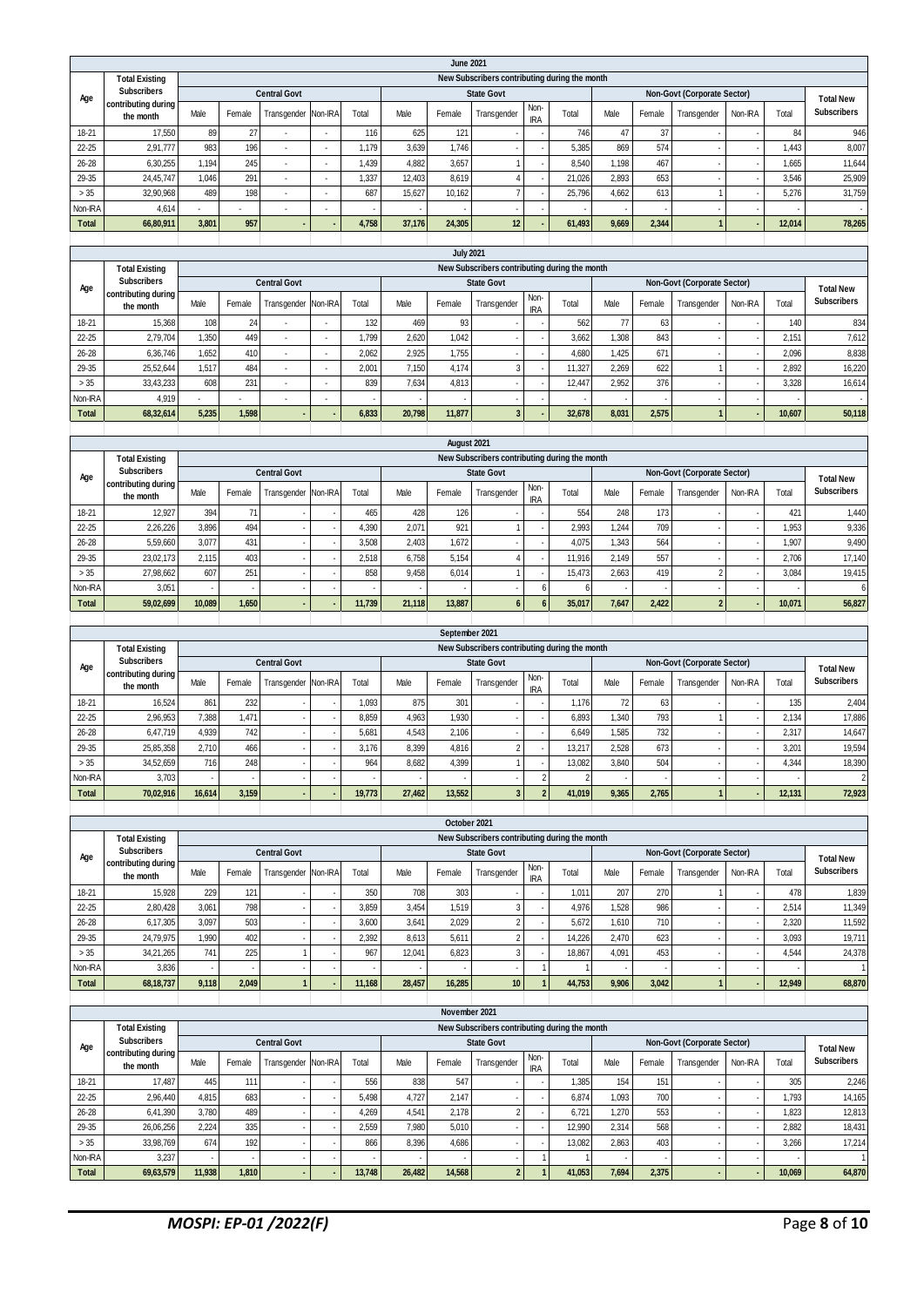2.3.1. **30,88,120** new subscribers joined and contributed in the NPS Central Government, State Governments and Corporate schemes during September, 2017 to November, 2021.

*Note:*

- *(1) Source: PFRDA.*
- *(2) NPS is applicable to any citizen of India, whether resident or non-resident, individuals who are aged between 18 – 70 years as on the date of submission of his/her application. The above NPS data is exclusive of All Citizen Sector, NPS Lite schemes and Atal Pension Yojana (see Endnote 3).*
- *(3) For more details, please visit website of PFRDA [https://www.pfrda.org.in.](https://www.pfrda.org.in/)*

3. The present report gives different perspectives on the levels of employment in the formal sector and does not measure employment at a holistic level. The Ministry welcomes suggestions for improvement in content, coverage and presentation.

4. The next report is due for release on 25.02.2022.

\*\*\*\*\*\*\*\*\*\*\*